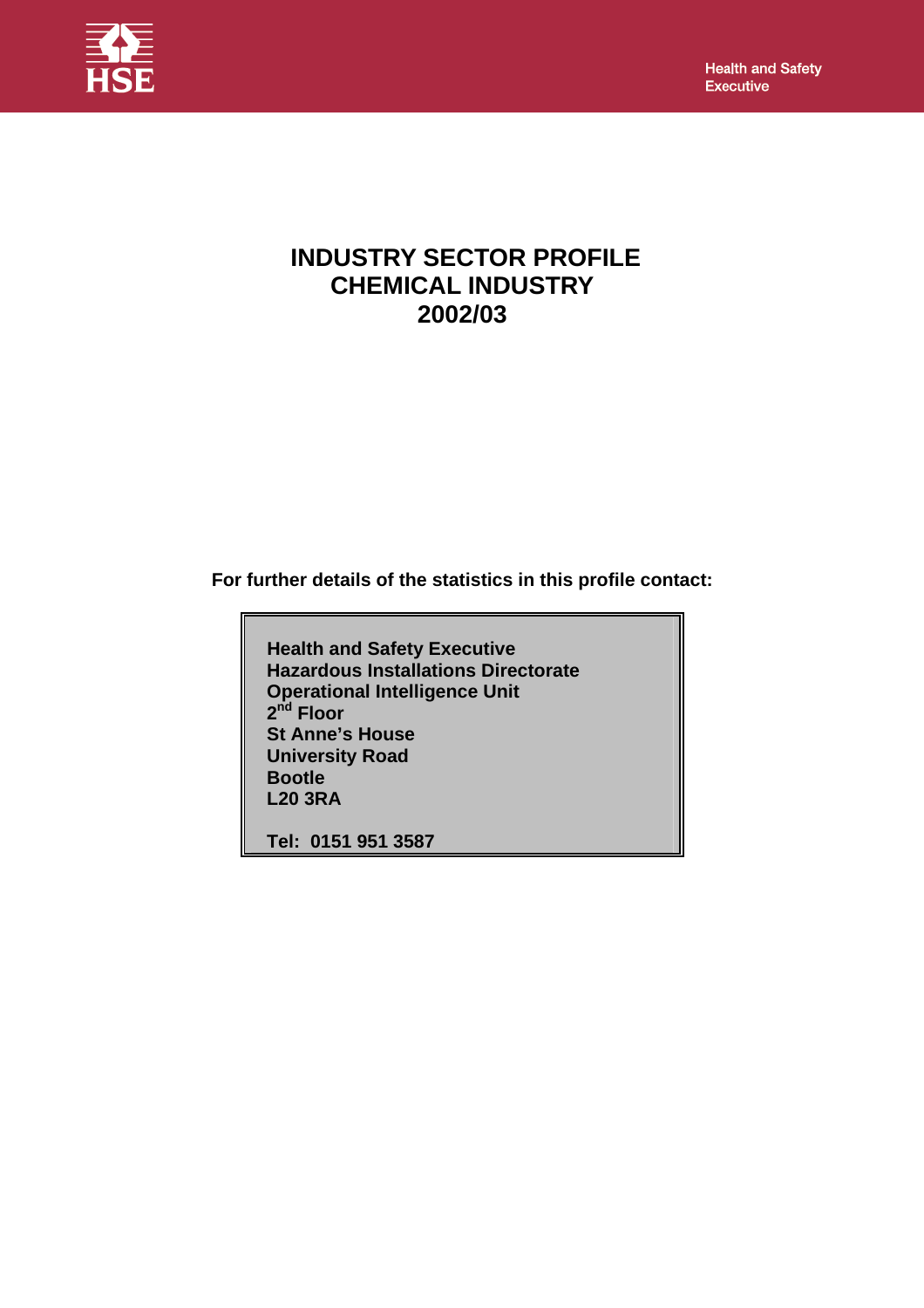# **CONTENTS**

# (Footnotes are on the pages with the tables)

| INDUSTRIAL ACTIVITIES WITHIN THE CHEMICAL INDUSTRY (Tables 3 and 3a)3                                                    |  |
|--------------------------------------------------------------------------------------------------------------------------|--|
|                                                                                                                          |  |
|                                                                                                                          |  |
|                                                                                                                          |  |
|                                                                                                                          |  |
|                                                                                                                          |  |
|                                                                                                                          |  |
|                                                                                                                          |  |
| Table 1: Injuries within the chemical industry <sup>(c)</sup> reported to all enforcing authorities, 1996/97 - 2002/03.7 |  |
| Table 2: Employee injury rates (a) within the chemical (b) and manufacturing industries (e), as reported to              |  |
|                                                                                                                          |  |
| Table 3: Injuries to employees within the chemical industry as reported to all enforcing authorities,                    |  |
| 1996/97 - 2002/03.<br>. 9                                                                                                |  |
| Table 3a: Employee injury rates (per 100 000 employees) in the chemical industry <sup>(a),</sup> 2002/03  10             |  |
| Table 4: Injuries to employees in the chemical industry as reported to all enforcing authorities, 1996/97 -              |  |
| . 11                                                                                                                     |  |
| Table 5: Major Injuries to employees in the chemical industry as reported to all enforcing authorities, by               |  |
|                                                                                                                          |  |
| Table 6: Over 3-day injuries to employees in the chemical industry as reported to all enforcing                          |  |
|                                                                                                                          |  |
| Table 7: Injuries to employees in the chemical industry, by process environment, as reported to HSE                      |  |
|                                                                                                                          |  |
| Table 8a: Injuries to male employees in the chemical industry as reported to all enforcing authorities,                  |  |
|                                                                                                                          |  |
| Table 8b: Injuries to female employees in the chemical industry as reported to all enforcing authorities,                |  |
|                                                                                                                          |  |
| Table 9: Percentage of major and over 3 day injuries to employees investigated by HSE's HID* in the                      |  |
|                                                                                                                          |  |
|                                                                                                                          |  |
| Table 10: Dangerous Occurrences <sup>1</sup> reported to HSE in the Chemical Industry, 1996/97-2002/03 19                |  |
| Table 11: Requirements of Enforcement Notices issued in the Chemical Sector by HSE <sup>1</sup> , 1996/97 -              |  |
| 2002/03.                                                                                                                 |  |
| Table 12: Proceedings instituted by HSE <sup>1</sup> within the Chemical Sector, 1996/97 - 2002/0320                     |  |
|                                                                                                                          |  |
|                                                                                                                          |  |
|                                                                                                                          |  |
| Figure 4: Major injuries to employees - chemical industry/manufacturing 2002/03 (Percentage of total                     |  |
|                                                                                                                          |  |
| Figure 5: Over 3-day injuries to employees - chemical industry/manufacturing 2002/03 (Percentage of                      |  |
|                                                                                                                          |  |
| Figure 6: Major injuries to employees - chemical industry/manufacturing 2002/03 (Percentage of total                     |  |
|                                                                                                                          |  |
| Figure 7: Over 3-day injuries to employees - chemical industry/manufacturing 2002/03 (Percentage of                      |  |
|                                                                                                                          |  |
|                                                                                                                          |  |
|                                                                                                                          |  |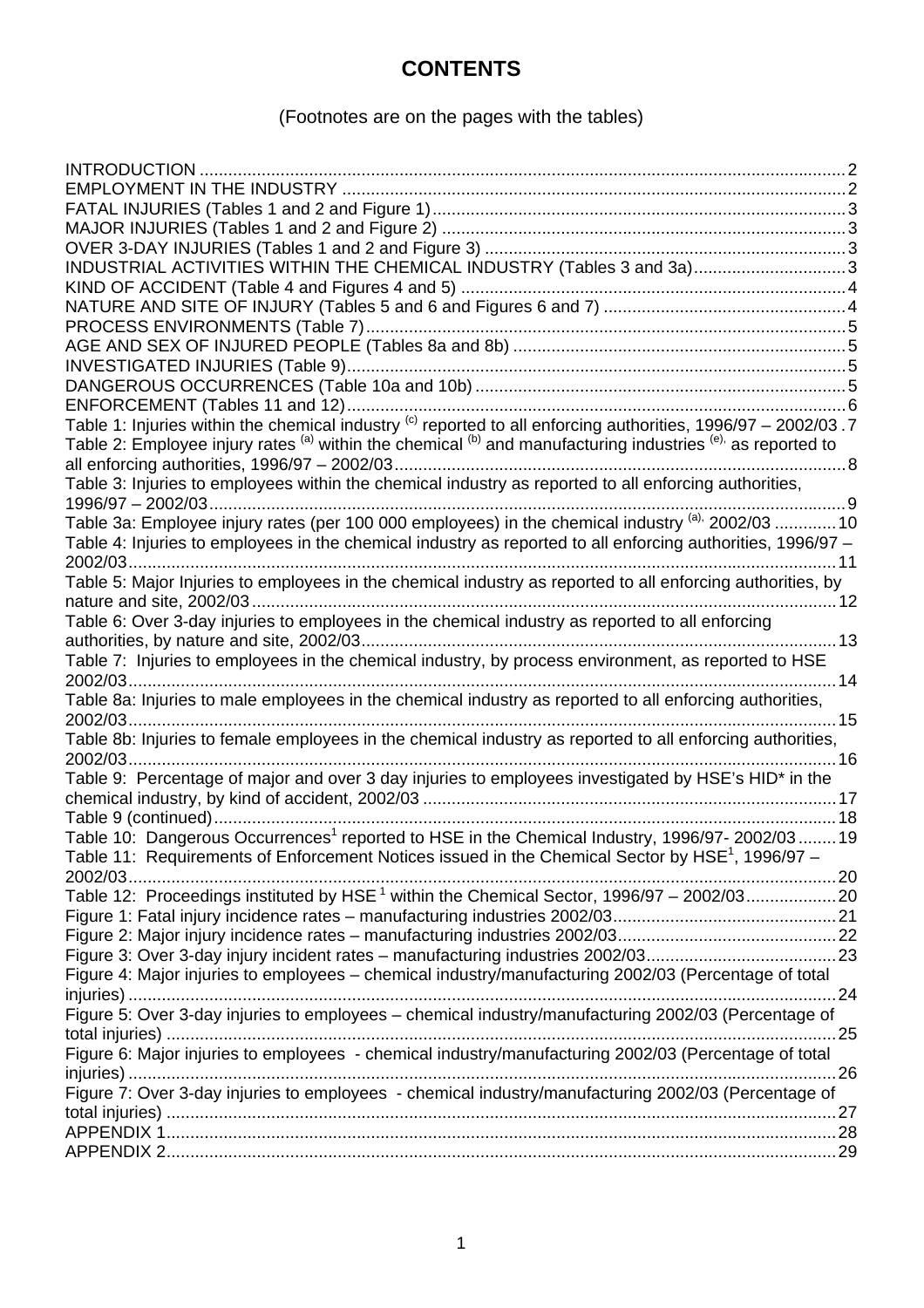# <span id="page-2-0"></span>**INTRODUCTION**

- 1. This profile provides key statistics on safety and enforcement matters for the chemical industry (as defined by Standard Industrial Classification 1980 Class 25 and Standard Industrial Classification 1992 Groups 241-246 from 1995/96). This includes basic industrial chemicals, specialised chemical products for industrial, agricultural and household use, pharmaceutical products, soap and toilet preparations and paints, varnishes and printing ink. It does not cover the production of man-made fibres, the extraction of mineral oil and natural gas or mineral oil processing.
- 2. The profile concentrates on details and trends for fatal, major and over 3- day injuries to employees in the chemical industry, and makes comparisons with those found in the manufacturing sector as a whole. Injury and dangerous occurrence figures for the years 1996/97 to 2002/03 are based on injuries and incidents reported under the Reporting of Injuries, Diseases and Dangerous Occurrences Regulations 1995 (RIDDOR `95). These Regulations came into force on 1 April 1996. Definitions of a major and over 3-day injury reported under RIDDOR `95 are provided at Appendices 1 and 2.
- 3. As the number of injuries to self-employed people and members of the public in the chemical industry is relatively low, the profile does not provide any great detail of these injuries, other than the summary data given in Table 1.
- 4. HSE has recognised that there is widespread under-reporting of non-fatal injuries. This was confirmed in the Labour Force Survey (LFS) of 1990, and has been monitored via annual questions in the LFS from 1993/1994.The latest available figures show that in the manufacturing sector overall, the reporting of non-fatal injuries has risen from 46% in 1990, to 57% (based on the LFS for 1998/99, 1999/00, and 2000/01).
- 5. Although the 1990 LFS revealed considerable under-reporting under RIDDOR, the data did reflect the distribution by type of injury, confirming that in most cases the latter provides a representative reflection of the sort of injuries which are actually occurring in the workplace.
- 6. In 2002/03, figures showed there were 1965 injuries to employees reported to all enforcing authorities for the chemical industry (2 fatal injuries, 395 major injuries and 1568 over 3-day injuries), representing 5% of all injuries involving employees occurring in the manufacturing sector. The all reported injury rate for the industry was 861.4 per 100,000 employees, lower than the rate of 1122.9 for all manufacturing industries, reflecting the lower over 3-day injury incidence rate in the chemical industry. The all reported injury rate in the chemical industry has decreased (861.4 in 2002/03 compared to 913 in 2001/02 - see Table 2.Please note that in order to provide a comparison with 'Manufacturing' overall, Table 2 is based on a 2 digit SIC code, which will include the production of man-made fibres in the 'Chemicals' figures. Table 3a is sector-specific, and is based on a selection of 3 digit SIC codes, which do not include the production of man-made fibres.
- 7. Information on enforcement action is also included in this profile.

# **EMPLOYMENT IN THE INDUSTRY**

- 8. The patterns of employment have been similar to the manufacturing sector as a whole, with the number of employees in the chemical industry and manufacturing both peaking at the end of the 1980s and then showing a steady downward trend to the present. Between 1986/87 and 1994/95, employment in the chemical industry decreased by 14%, slightly lower than the 16% decrease seen in manufacturing generally.
- 9. In 1994/95, the chemical industry consisted of about 6% of the employment total for the manufacturing sector as a whole. It had a workforce of 187 450 men, of whom 1% were part-time and 86 350 women of whom 12% were part time. The part time employee percentages for the manufacturing as a whole were 2% for men and 20% for women.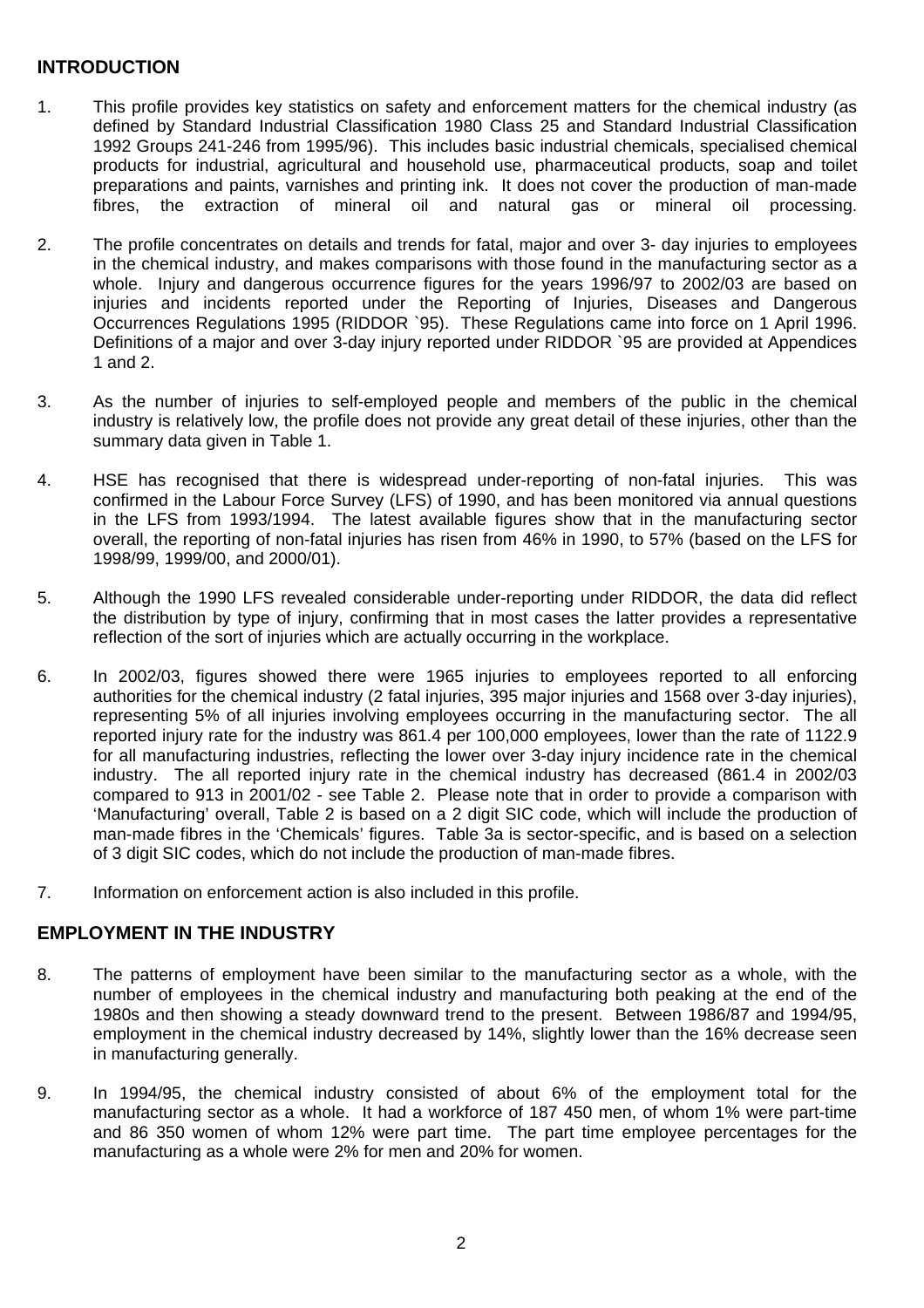<span id="page-3-0"></span>10. In 2000/01, the chemical sector still consisted of around 6% of the employment total for the manufacturing sector as a whole. It had a workforce of 166 684 men, of whom 1% were part time, and 67 989 women, of whom 4% were part time. The part time employee percentages for manufacturing as a whole were 2% for men and 6% for women. These figures are derived from the Annual Business Inquiry 2000/01 and the Annual Employment Survey 1999.

# **FATAL INJURIES (TABLES 1 AND 2 AND FIGURE 1)**

- 11. There were 2 fatal injuries in the chemical industry in 2002/03, a decrease of 3, from 5 in 2001/02. Between 1996/97 and 2002/03, there have been an average of 2.6 fatal injuries per year. Over the seven-year period 1996/97 to 2002/03, the individual annual totals are too small to allow further analysis, but based on a three-year rolling average, the average fatal injuries per year vary from 2 to 3.
- 12. Between 1996/97 and 2002/03, the fatal injury rate in the chemical industry has fluctuated between 0 and 2.17 per 100 000 employees. During this period, the fatal injury rate in the manufacturing sector as a whole has fluctuated between 1 and 1.6 per 100 000 employees. Based on the three-year rolling average, the average injury rate per year varies between 1 and 1.3 for the chemical sector, compared with 1.13, to 1.66 for the manufacturing sector.

# **MAJOR INJURIES (TABLES 1 AND 2 AND FIGURE 2)**

- 13. There were 395 major injuries in the chemical industry in 2002/03. This figure remains the same as in the previous year 2001/02. However, over the seven-year period, 1996/97 to 2002/03, the threeyear rolling average for the number of major injuries per year reduced steadily from 484.6 to 393.
- 14. In 2002/03, the major injury rate for the chemical industry was 173.2 per 100 000 employees, compared to the manufacturing sector which was 186.7 per 100 000 employees. Based on a threeyear rolling average, the average injury rate per year over the seven-year period for the chemical sector for major injuries has varied between 199.26, and 167.39, compared with 208, to 188.32 for the manufacturing sector. From 1996/97 to 2002/03, the chemical sector figure was consistently below the manufacturing figure as a whole.

# **OVER 3-DAY INJURIES (TABLES 1 AND 2 AND FIGURE 3)**

- 15. The total number of over 3-day injuries in the chemical industry decreased by 7.6% from 1697 in 2001/02 to 1567 in 2002/03, and represents a 26% reduction since 1996/97. The three-year rolling average for this period smoothes this trend, with the average number of over 3-day injuries per year dropping from 1960 to 1694.3.
- 16. In 2002/03, the over 3-day injury rate in the chemical sector was 26% lower than in the manufacturing sector (687.3 compared to 934.8). Based on the three-year rolling average, the average injury rate per year over the seven-year period for the chemical sector for over 3-day injuries varied from 804.1 to 734.7 compared with 1001.2, to 951.59 for the manufacturing sector. From 1996/97 to 2002/03, the chemical sector figure was consistently below the manufacturing figure as a whole.

# **INDUSTRIAL ACTIVITIES WITHIN THE CHEMICAL INDUSTRY (TABLES 3 AND 3a)**

- 17. Tables 3 and 3a show injuries and rates respectively from 1996/97 by SIC 92 group.
- 18. In 2002/03 there were 2 work-related deaths in the chemical industry. The groups with the highest percentage of non-fatal injuries (major and over 3- day) in 2002/03 were: the manufacture of other chemical products (25.1%); the manufacture of basic chemicals (23.2%); and the manufacture of pharmaceuticals, medicinal chemicals and botanical products (21%). Major injuries remained the same and over 3-day injuries decreased in 2002/03 from the previous year.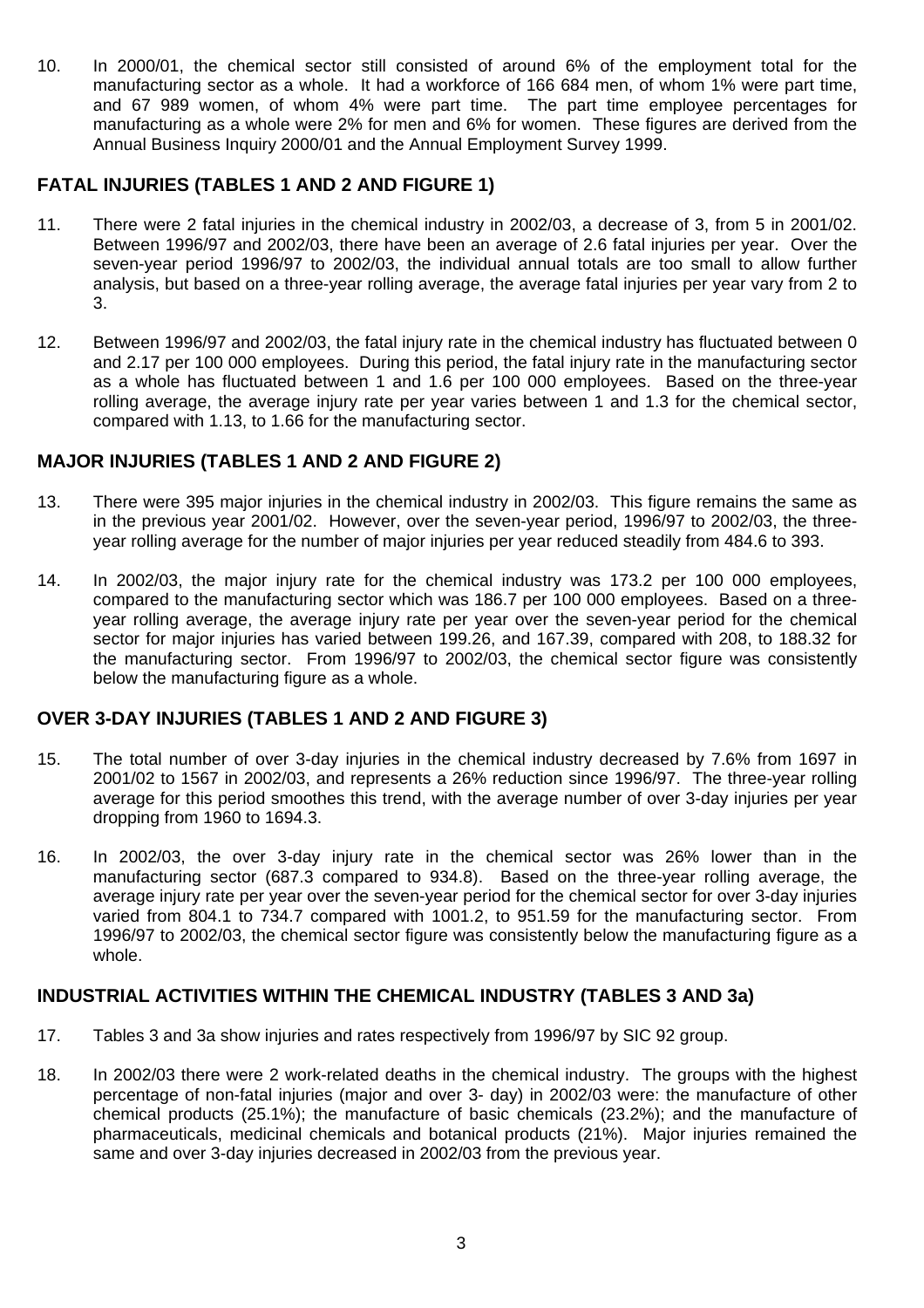<span id="page-4-0"></span>19. The more detailed breakdowns provided in most of the subsequent tables and figures are based on those injuries reported to HSE's Field Operations Directorate; Hazardous Installations Directorate, Land Division (formerly the Chemicals and Hazardous Installations Division); Nuclear Safety Division (for conventional safety) and local authorities.

# **KIND OF ACCIDENT (TABLE 4 AND FIGURES 4 AND 5)**

- 20. The analysis of major injures in the chemical sector shows that the most common cause in 2002/03 was a slip, trip or fall on the same level (32%).
- 21. Over the seven-year period 1996/97 2002/03, the number of major injuries caused by exposure to a harmful substance decreased by 44% (103 to 58). There were notable reductions in falls from height (down from 87 to 51 (41%)), and handling accidents (down from 53 to 49 (7.5%%)).
- 22. A comparison with major injuries in the manufacturing sector as whole shows that slips, trips or falls on the same level accounted for 32% in the chemical industry and 28% in manufacturing overall. Major injuries caused by exposure to a harmful substance were nearly four times as common in the chemical industry (15%) than in manufacturing generally (3.8%). The percentage distribution of the most common kinds of major injury to employees in the chemical industry, in comparison with those in the manufacturing sector as a whole in 2002/03, are shown in Figure 4.
- 23. The analysis of over 3-day injuries shows that injuries whilst handling, lifting or carrying decreased by 13% from last year's figure but still remain the most common cause in 2002/03 (38.3%).
- 24. Over the seven-year period 1996/97 2002/03, the number of over 3-day injuries caused by being struck by moving or falling objects decreased by 46.1%; the number of exposures to a harmful substance also fell over this period (20.1%). Handling accidents also fell by 22.5%. Slips, trips or falls on the same level increased by 8% from the previous year.. There was a decrease in the number of over 3-day injuries caused by falls from a height, with 51.5% more people injured in 1996/97 than in 2002/03.
- 25. A comparison with over 3-day injuries in the manufacturing sector as a whole shows that handling accidents were by far the most common, and were the cause of over a third of all reported. However, injuries caused by exposure to a harmful substance were three times more common in the chemical industry (9%) than in manufacturing generally (3%), whereas those caused by machinery accidents (4.4% compared with 9%) and being struck by a moving/falling object (9% compared with 14%) were proportionately less common in the chemical industry. The distribution of over 3-day injuries for the chemical industry (shown in Figure 5) is more similar to manufacturing as a whole than the distribution of major injuries.

# **NATURE AND SITE OF INJURY (TABLES 5 AND 6 AND FIGURES 6 AND 7)**

- 26. The analysis of major injuries in the chemical sector shows that the most common were fractures to the wrist (56) upper limbs (49); hand (28); lower limb (27), ankle (25), foot (22) and trunk (14). There were 19 amputations of fingers, 7 dislocated upper limbs and a total of 20 lacerations. There were a total of 52 burns (31 of which were burns to the eye). Major injuries occurring in the chemical industry in 2002/03 are broken down by nature and site of injury in Table 5.
- 27. A comparison with major injuries in the manufacturing sector as a whole shows that the proportion of burns in the chemical industry (13%) was three times more than that for manufacturing generally (4%), whilst asphyxiation injuries accounted for 2% of major injuries in the chemical sector and 0% in manufacturing. Amputated fingers represented 6% of major injuries in the manufacturing sector compared to 5% in the chemical industry. However, lacerations were proportionately less common in the chemical industry (5%) compared to manufacturing overall (9%). A percentage breakdown of major injuries by specific common nature and site combinations, together with comparisons for manufacturing as a whole is shown in Figure 6.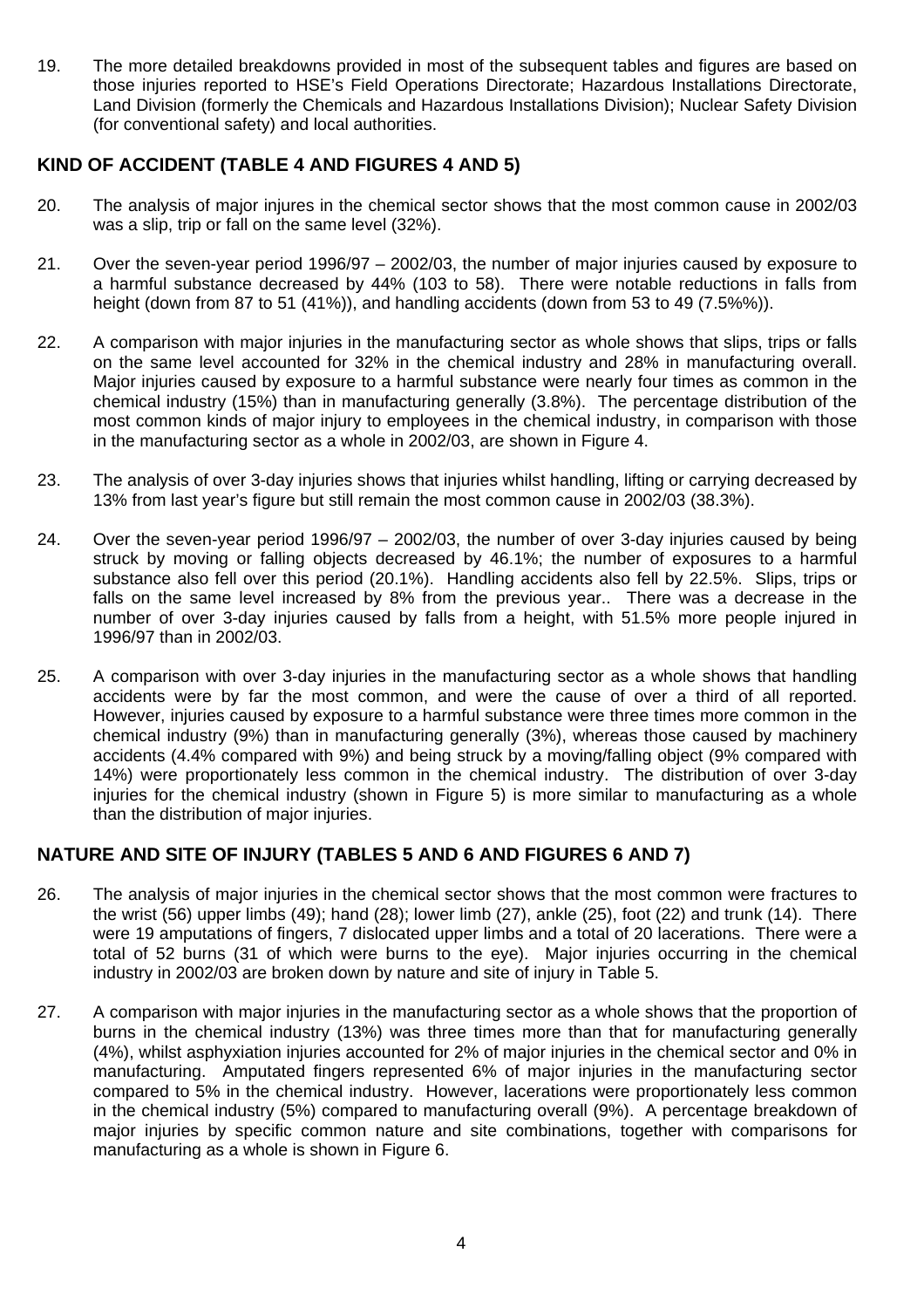- <span id="page-5-0"></span>28. The analysis of over 3-day injuries in the chemical sector shows that the most common were sprains and strains to the back (360), wrist (78) and ankle (77). Injuries to torso and upper limbs also ranked highly. There were 284 contusions, 130 lacerations; and 74 fractures (of which 61 involved fractures of the fingers). Over 3-day injuries occurring in the chemical industry in 2002/03 are broken down by nature and site of injury in Table 6.
- 29. A comparison with over 3-day injuries in the manufacturing sector as a whole shows that the proportion involving burns was higher in the chemical industry (7%) compared with 3% in manufacturing generally, whilst lacerations were less common (8% compared with 15%). Sprains and strains were the most common type of over 3 day injury in the chemical industry, accounting for 46.5% of the reports received, proportionately higher than in manufacturing generally (37.5%).

# **PROCESS ENVIRONMENTS (TABLE 7)**

- 30. Table 7 sets out the actual activity causing injury at the time of the accident. Care must be taken in the interpretation of these figures as those activities and processes with the greatest number of attributed injuries may also have the highest levels of employment.
- 31. Of all reported injuries in 2002/03, general handling accounting for 12%, and general maintenance for 7.5%. Of the specific chemical processes, filling and discharging was the most common cause of injury, accounting for 69 (3.5%) of all reported injuries. The transfer of chemicals caused 2.3% of all reported injuries; mixing of chemicals 2.1%, and the shaping of chemicals 1%. However, 51% of all injuries were assigned to the general category "other ".

# **AGE AND SEX OF INJURED PEOPLE (TABLES 8A AND 8B)**

- 32. There were 2 fatal injuries in the chemical industry in 2002/03. Both were to male employees.
- 33. There were 395 major injuries in the chemical industry in 2002/03. 330 were to male employees and 65 to female employees.
- 34. There were over 1568 over 3-day injuries in the chemical industry in 2002/03. 1265 were to male employees and 303 to female employees.
- 35. In addition to the breakdown by sex of injured person, Tables 8(a) and (b) also provides figures by severity of injury for various age bands in the chemical industry. The most common age group of male employees who suffered an injury was 35 - 39, with 50 - 54 the most common amongst female employees.

# **INVESTIGATED INJURIES (TABLE 9)**

36. Within the chemical industry in 2002/03, all major injuries in the categories of drowning and asphyxiation and exposure to an explosion were investigated. 77% of major injuries and 39% of over 3 day injuries caused by contact with moving machinery were investigated.

# **DANGEROUS OCCURRENCES (TABLE 10A AND 10B)**

- 37. Dangerous occurrences are certain kinds of incident, defined within RIDDOR, with a high potential to cause injury, and which are reportable whether or not that potential is realised. RIDDOR '95 updated the list of reportable dangerous occurrences. It includes general provisions as well as additional occurrences.
- 38. In 2002/03, the most common type of dangerous occurrence within the chemical industry involved "the accidental release or escape of any substance in a quantity sufficient to cause the death, major injury or any other damage to the health of any person" (RIDDOR 95 – Ref Code 21). This type of dangerous occurrence accounted for 26% of all reported dangerous occurrences within the chemical industry.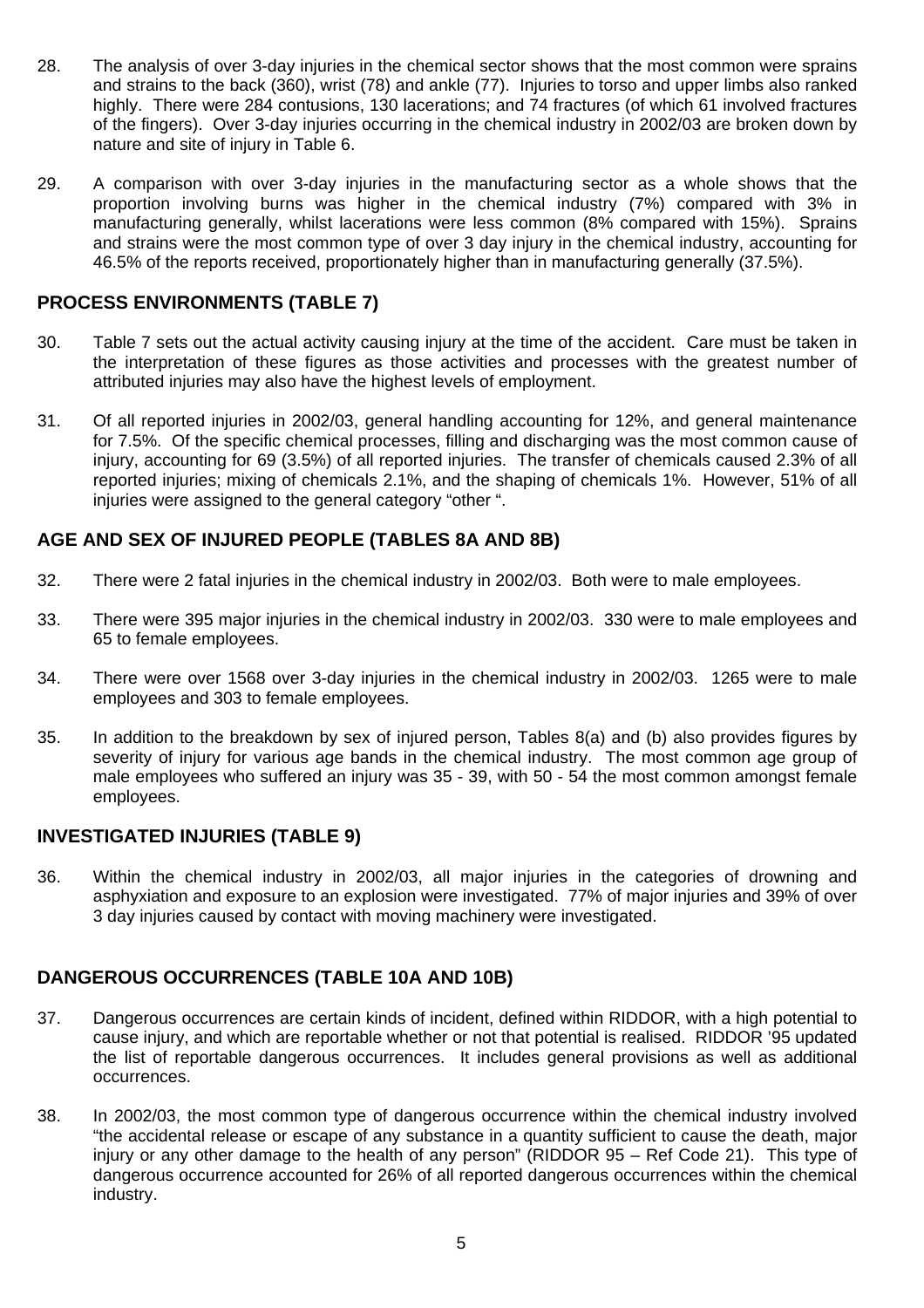<span id="page-6-0"></span>39. The "explosion or fire occurring in any plant or premises, which results in the stoppage of that plant for more than 24 hours" (RIDDOR 95 – Ref Code 19) was the second most common type of dangerous occurrence and accounted for 17.4% of all dangerous occurrences in the chemical industry. The "failure, collapse or overturning of lifting machinery, excavator, pile driving frame or mobile powered access platform" (RIDDOR 95 – Ref Code 01) accounted for a further 17% of all dangerous occurrences in the chemical industry and was the third most common type.

# **ENFORCEMENT (TABLES 11 AND 12)**

- 40. In the chemical industry the number of enforcement notices (requirements) issued by HSE was 255 in 2002/03, compared to 321 in 2001/02. Notices in 2002/03 consisted of 191 improvement notices, 9 deferred prohibition notices, 53 immediate prohibition notices and 2 COMAH prohibition notices. There was a 20.5% decrease in the number of notices issued in the chemical industry in 2002/03, this figure will be partially driven by the inspection initiatives chosen for the year, and may not follow a trend. In the manufacturing sector the number of enforcement notices issued increased by 81% from 5301 in 2001/02 to 9599 in 2002/03.
- 41. In 2002/03, the number of informations laid (prosecutions under individual breaches of legislation) for offences occurring in the chemical industry increased to 42 compared with the 2001/02 figure of 40. Over the same period in the manufacturing sector, there was been a decrease in the numbers of informations laid from 723 in 2001/02 to 577 in 2002/03.
- 42. In 2002/03, of the 42 informations laid for offences occurring in the chemical industry, 36 resulted in a conviction. The average fine imposed for these convictions was £7381, an increase compared to the previous year (£4902).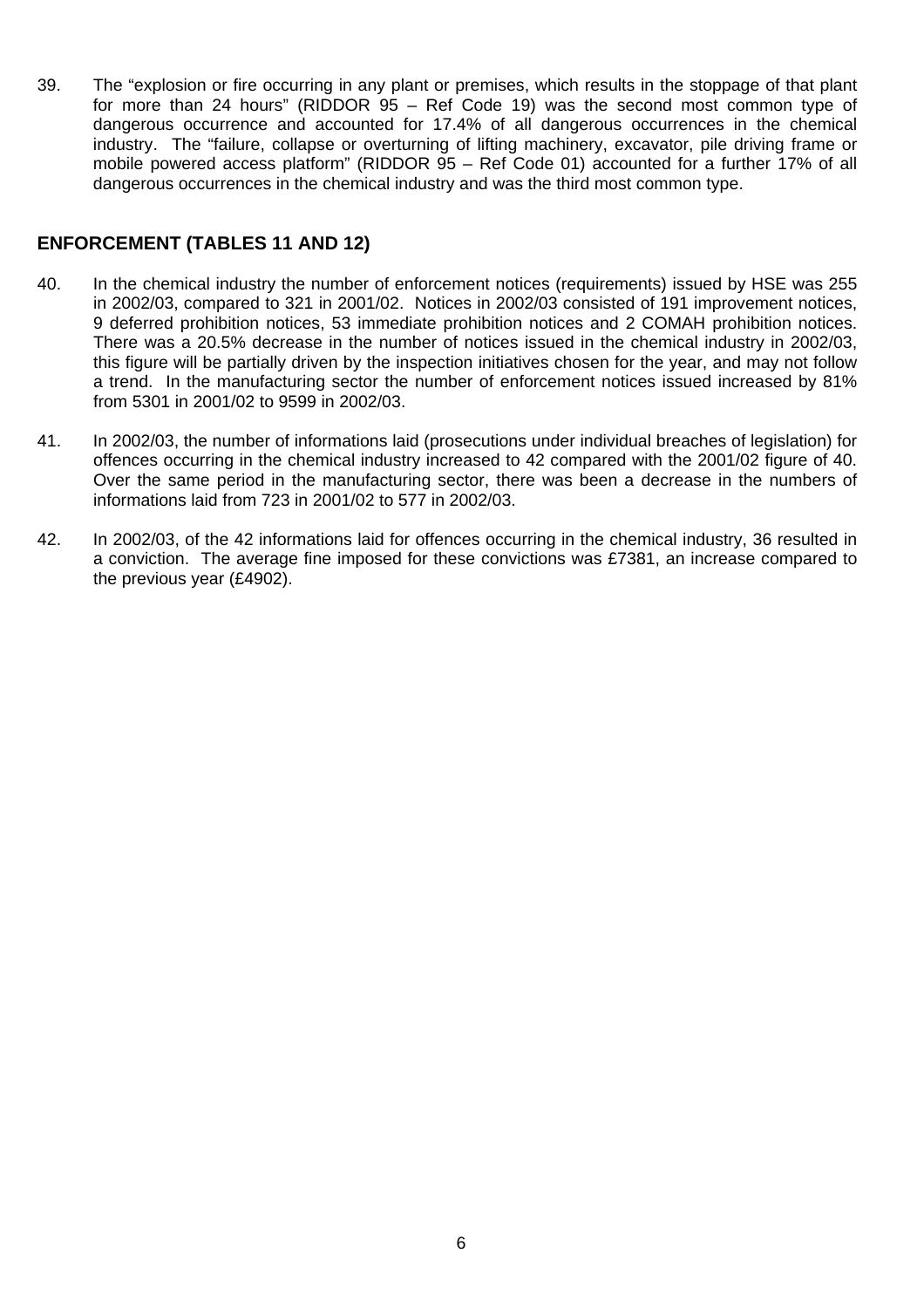# **TABLE 1: INJURIES WITHIN THE CHEMICAL INDUSTRY (c) REPORTED TO ALL ENFORCING AUTHORITIES, 1996/97 – 2002/03**

|                     |                          |              | <b>EMPLOYEES</b> |       |       |              | <b>SELF-EMPLOYED</b> |              |       | <b>MEMBERS OF PUBLIC</b> | <b>TRAINEE</b> |              |  |
|---------------------|--------------------------|--------------|------------------|-------|-------|--------------|----------------------|--------------|-------|--------------------------|----------------|--------------|--|
| Year <sup>(a)</sup> |                          |              |                  |       |       |              |                      |              |       |                          |                |              |  |
|                     | Fatal                    | <b>Major</b> | Over 3- Day      | Total | Fatal | <b>Major</b> | Over 3-Day           | <b>Total</b> | Fatal | Major <sup>(b)</sup>     | Over 3-Day     | <b>Total</b> |  |
| $1996/97^{(d)}$     | ົ                        | 544          | 2125             | 2672  |       |              |                      | 10           |       |                          |                |              |  |
| 1997/98             | ົ                        | 496          | 2006             | 2504  | . .   |              |                      | 10           |       |                          |                |              |  |
| 1998/99             | 4                        | 414          | 1749             | 2167  | . .   |              |                      | 6            | -     |                          |                |              |  |
| 1999/00             | ◠                        | 416          | 1887             | 2305  |       |              |                      | 8            |       |                          |                |              |  |
| 2000/01             | $\overline{\phantom{a}}$ | 389          | 1819             | 2208  | . .   |              |                      |              | -     |                          |                |              |  |
| 2001/02             | 5                        | 395          | 1697             | 2097  |       |              |                      |              |       |                          |                | ົ            |  |
| 2002/03             | ◠                        | 395          | 1567             | 1964  |       | 10           |                      | 12           |       |                          |                |              |  |

(a) Years commencing 1 April.

(b) From 1996/97 this includes all non-fatal injuries.

(c) The injury figures do not include those occurring in the manufacture of man-made fibres.

<span id="page-7-0"></span>(d) As defined by SIC92 1995/96 – 2002/03.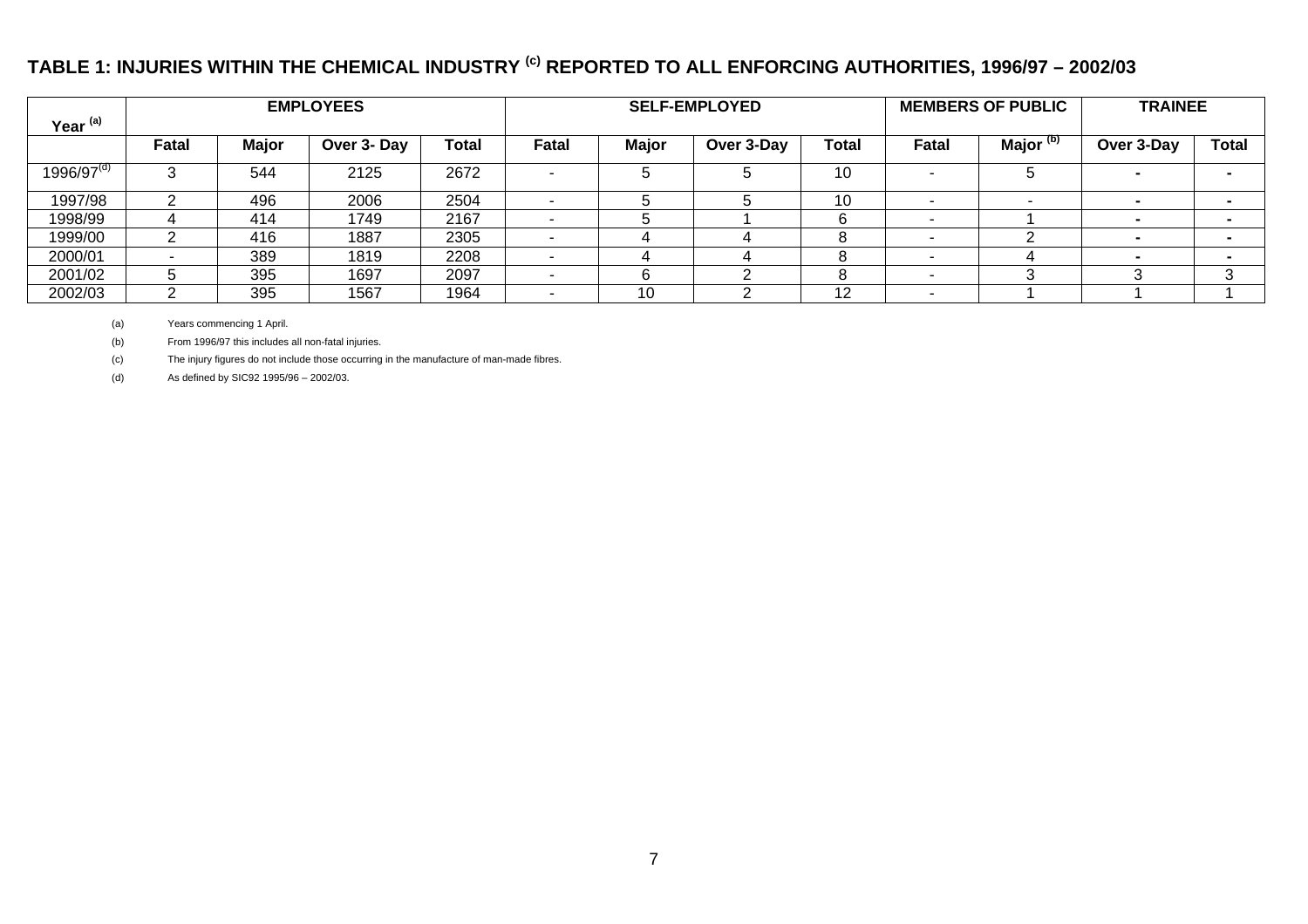# **TABLE 2: EMPLOYEE INJURY RATES (a) WITHIN THE CHEMICAL (b) AND MANUFACTURING INDUSTRIES (e), AS REPORTED TO ALL ENFORCING AUTHORITIES, 1996/97 – 2002/03**

| Year <sup>(c)</sup>   |                  | Fatal                |                  | <b>Major</b>  |           | Over 3-Day           | <b>Total</b>     |                      |  |  |
|-----------------------|------------------|----------------------|------------------|---------------|-----------|----------------------|------------------|----------------------|--|--|
|                       | <b>Chemicals</b> | <b>Manufacturing</b> | <b>Chemicals</b> | Manufacturing | Chemicals | <b>Manufacturing</b> | <b>Chemicals</b> | <b>Manufacturing</b> |  |  |
| $1996\sqrt{97}^{(d)}$ | .6               | I .3                 | 228.5            | 206.4         | 895.2     | 1002.8               | 1125.4           | 1210.5               |  |  |
| 1997/98               | 0.8              | l .3                 | 205.8            | 216.1         | 822.0     | 1026.1               | 1028.6           | 1243.5               |  |  |
| 1998/99               | 1.6              | l.6                  | 163.5            | 201.5         | 695.1     | 969.8                | 860.2            | 1172.8               |  |  |
| 1999/00               | 0.8              | IJ.                  | 172.3            | 204.0         | 780.4     | 1007.7               | 953.6            | 1212.7               |  |  |
| 2000/01               | 0.0              | .21                  | 166.39           | 190.91        | 777.35    | 984.27               | 943.74           | 1176.39              |  |  |
| 2001/02               | 2.17             | ∣.18                 | 171.73           | 187.37        | 739.13    | 935.72               | 913.03           | 1124.27              |  |  |
| 2002/03               | 0.9              | ۰. ۱                 | 173.2            | 186.7         | 687.7     | 934.8                | 861.8            | 1122.9               |  |  |

(a) Incidence rates per 100,000 employees.

(b) Rates for chemical industry from 1995/96 include manufacture of man-made fibres.

(c) Years commencing 1 April.

(d) Injury figures from 1996/97 - the introduction of RIDDOR 95.

<span id="page-8-0"></span>(e) As defined by SIC92 for 1995/96 – 2002/03.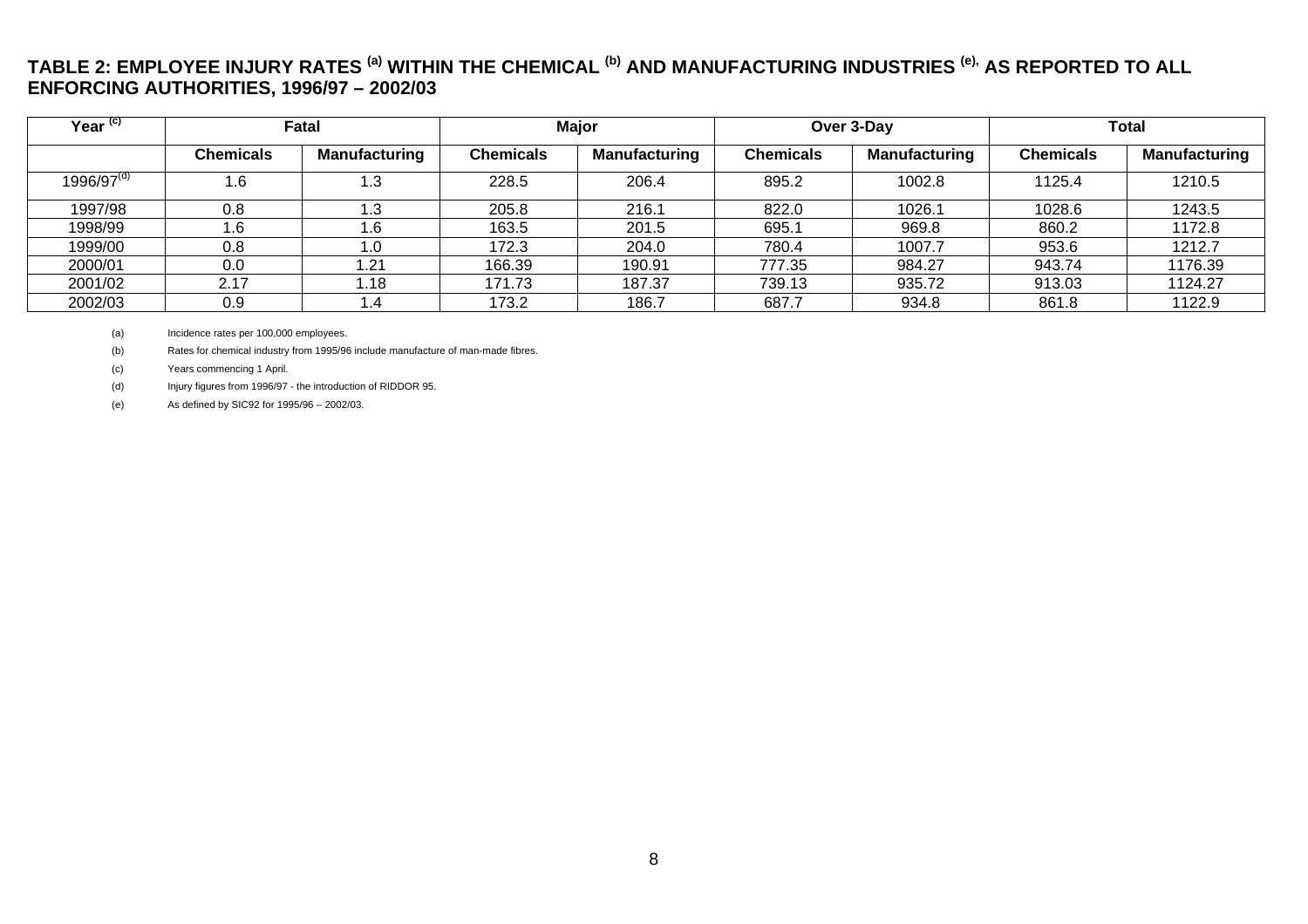# **TABLE 3: INJURIES TO EMPLOYEES WITHIN THE CHEMICAL INDUSTRY AS REPORTED TO ALL ENFORCING AUTHORITIES, 1996/97 – 2002/03**

<span id="page-9-0"></span>

| <b>Standard Industrial</b><br>Classification<br>(1992) - Group                                                                    |              |                          |                          | Fatal                    |                          |                |                          |       |       |       | Major |       |       |       |       |                                                                                          |       | Over 3 Day |       |       |       |       |       |       | <b>Total</b> |       |       |       |
|-----------------------------------------------------------------------------------------------------------------------------------|--------------|--------------------------|--------------------------|--------------------------|--------------------------|----------------|--------------------------|-------|-------|-------|-------|-------|-------|-------|-------|------------------------------------------------------------------------------------------|-------|------------|-------|-------|-------|-------|-------|-------|--------------|-------|-------|-------|
|                                                                                                                                   | 96/97        | 86/16                    | 98/99                    | 99/00                    | 00/01                    | 01/02          | 02/03                    | 96/97 | 97/98 | 98/99 | 99/00 | 00/01 | 01/02 | 02/03 | 96/97 | 86/26                                                                                    | 98/99 | 99/00      | 00/01 | 01/02 | 02/03 | 96/97 | 97/98 | 98/99 | 99/00        | 00/01 | 01/02 | 02/03 |
| 241 Manufacture of<br>basic chemicals                                                                                             | $\mathbf{1}$ | $\overline{\phantom{a}}$ | 3                        | $\overline{2}$           |                          | $\overline{1}$ | $\overline{\phantom{a}}$ | 186   | 160   | 142   | 140   | 109   | 130   | 130   | 634   | 635                                                                                      | 529   | 571        | 447   | 385   | 326   | 821   | 795   | 674   | 713          | 556   | 516   | 456   |
| 242 Manufacture of<br>pesticides and other<br>agro-chemical<br>products                                                           |              |                          |                          |                          |                          | -1             | $\overline{\phantom{a}}$ | 5     | 6     | 3     | 9     | 5     | 10    | 12    | 14    | 11                                                                                       | 10    | 8          | 19    | 18    | 21    | 19    | 17    | 13    | 17           | 24    | 29    | 33    |
| 243 Manufacture of<br>paints, varnishes<br>and similar coatings,<br>printing ink and<br>mastics                                   |              |                          |                          | $\overline{\phantom{a}}$ | $\overline{\phantom{a}}$ | $\overline{2}$ | ÷,                       | 55    | 64    | 57    | 46    | 53    | 33    | 39    | 242   | 247                                                                                      | 257   | 276        | 231   | 249   | 209   | 297   | 312   | 315   | 322          | 284   | 284   | 248   |
| 244 Manufacture of<br>pharmaceuticals,<br>medicinal chemicals<br>and botanical<br>products                                        |              |                          | $\overline{\phantom{a}}$ |                          | $\overline{\phantom{a}}$ | -1             | $\overline{\phantom{a}}$ | 81    | 75    | 58    | 80    | 83    | 67    | 75    | 400   | 426                                                                                      | 352   | 395        | 411   | 366   | 338   | 481   | 501   | 410   | 475          | 494   | 434   | 413   |
| 245 Manufacture of<br>soaps and<br>detergents, cleaning<br>and polishing<br>preparations,<br>perfumes and toilet<br>preparations. |              |                          | $\sim$                   | $\overline{\phantom{a}}$ | $\overline{\phantom{a}}$ | $\sim$         | $\blacksquare$           | 105   | 105   | 80    | 67    | 63    | 65    | 50    | 382   | 319                                                                                      | 292   | 286        | 353   | 317   | 270   | 487   | 424   | 372   | 353          | 416   | 382   | 320   |
| 246 Manufacture of<br>other chemical<br>products                                                                                  | 2            |                          | $\overline{\phantom{a}}$ | $\overline{\phantom{a}}$ | $\blacksquare$           |                | 2                        | 112   | 86    | 80    | 74    | 76    | 90    | 89    | 453   | 368                                                                                      | 310   | 351        | 358   | 365   | 404   | 567   | 455   | 390   | 425          | 434   | 455   | 495   |
| <b>TOTAL</b>                                                                                                                      | 3            | $\mathbf 2$              | 4                        | $\overline{2}$           |                          | 5              | $\mathbf 2$              | 544   | 496   | 420   | 416   | 389   | 395   | 395   | 2125  | 2006   1750   1887   1819   1700   1568   2672   2504   2174   2305   2208   2100   1965 |       |            |       |       |       |       |       |       |              |       |       |       |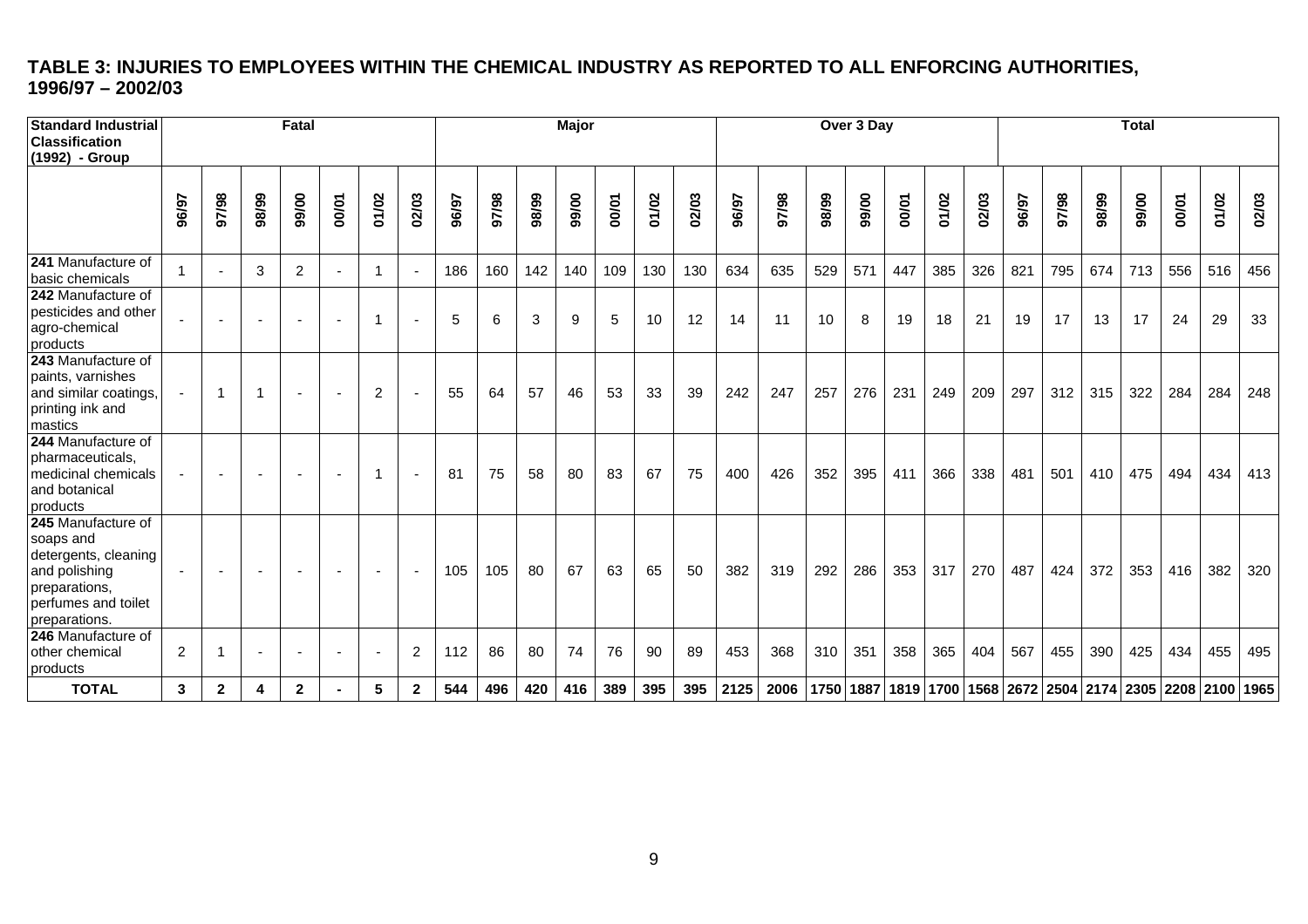# <span id="page-10-0"></span>**TABLE 3a: EMPLOYEE INJURY RATES (PER 100 000 EMPLOYEES) IN THE CHEMICAL INDUSTRY (a), 2002/03**

| <b>Standard Industrial</b> | Fatal and Major | All Reported Injury |
|----------------------------|-----------------|---------------------|
| <b>Classification</b>      | Iniury Rate     | Rate                |

| 241 Manufacture of basic chemicals                        | 209.3 | 734.3  |
|-----------------------------------------------------------|-------|--------|
| 242 Manufacture of pesticides and other agro-chemical     | 260.9 | 717.4  |
| products                                                  |       |        |
| 243 Manufacture of paints, varnishes and similar          | 183.1 | 1164.3 |
| coatings, printing ink and mastics                        |       |        |
| 244 Manufacture of pharmaceuticals, medicinal             | 104.3 | 574.4  |
| chemicals and botanical products                          |       |        |
| 245 Manufacture of soaps and detergents, cleaning and     | 131.6 | 842.1  |
| polishing preparations, perfumes and toilet preparations. |       |        |
| 246 Manufacture of other chemical products                | 298.4 | 1623.0 |
| <b>TOTAL</b>                                              | 173.8 | 860.3  |

(a) As reported to all enforcing authorities.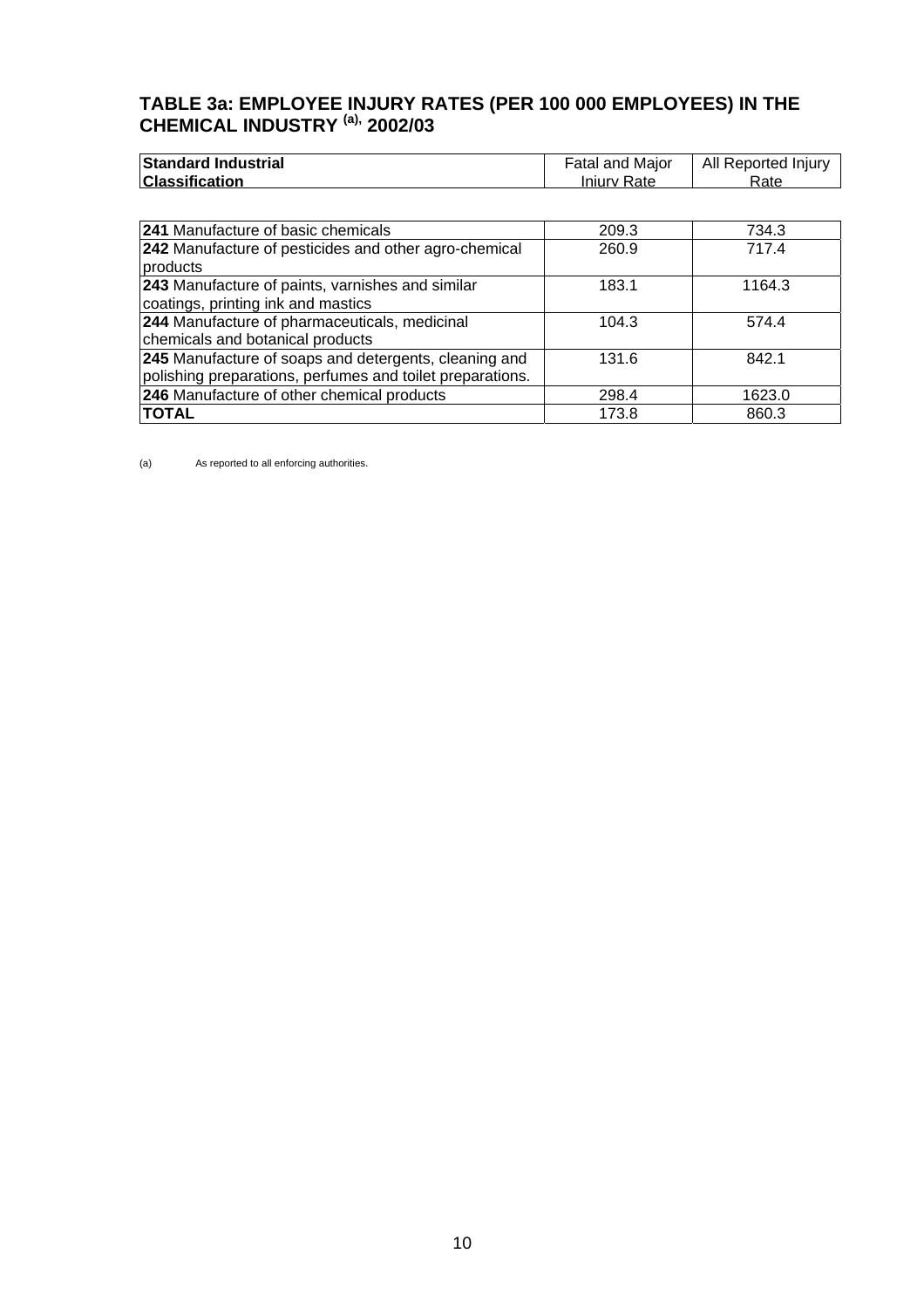# **TABLE 4: INJURIES TO EMPLOYEES IN THE CHEMICAL INDUSTRY AS REPORTED TO ALL ENFORCING AUTHORITIES, 1996/97 – 2002/03**

<span id="page-11-0"></span>

| <b>KIND OF ACCIDENT</b>                              |                |                          |                          | <b>FATAL</b>             |        |                          |                          |                |                 |                         | <b>MAJOR</b>    |                          |                 |                |                 |                                                            |                 | <b>OVER 3 DAY</b> |                         |       |                |                 |                 |                          | <b>TOTAL</b>    |                 |                 |                 |
|------------------------------------------------------|----------------|--------------------------|--------------------------|--------------------------|--------|--------------------------|--------------------------|----------------|-----------------|-------------------------|-----------------|--------------------------|-----------------|----------------|-----------------|------------------------------------------------------------|-----------------|-------------------|-------------------------|-------|----------------|-----------------|-----------------|--------------------------|-----------------|-----------------|-----------------|-----------------|
|                                                      | 96/97          | 86/16                    | 98/99                    | 99/00                    | 00/01  | 01/02                    | 02/03                    | 96/97          | 86/26           | 98/99                   | 99/00           | 00/01                    | 01/02           | 02/03          | 96/97           | 86/26                                                      | 98/99           | 99/00             | 00/01                   | 01/02 | 02/03          | 96/97           | 86/26           | 98/99                    | 99/00           | 00/01           | 01/02           | 02/03           |
| Contact with moving<br>machinery                     |                |                          | $\blacksquare$           |                          |        | $\blacksquare$           | -1                       | 31             | 40              | 30                      | 38              | 27                       | 20              | 27             | 98              | 104                                                        | 105             | 88                | 82                      | 76    | 69             | 129             | 144             | 135                      | 126             | 109             | 96              | 97              |
| Struck by moving inc<br>flying/falling object        |                |                          | $\blacksquare$           |                          |        | $\overline{\phantom{a}}$ | $\blacksquare$           | 71             | 59              | 54                      | 48              | 41                       | 43              | 25             | 271             | 210                                                        | 190             | 211               | 188                     | 150   | 146            | 342             | 269             | 244                      | 259             | 229             | 193             | 171             |
| Struck by moving vehicle                             |                | $\sim$                   | $\sim$                   | $\sim$                   | $\sim$ | $\overline{1}$           | $\overline{\phantom{a}}$ | 11             | 9               | 9                       | 16              | 11                       | 15              | 22             | 44              | 40                                                         | 43              | 53                | 48                      | 48    | 41             | 55              | 49              | 52                       | 69              | 59              | 64              | 63              |
| Strike against something<br>fixed or stationary      |                |                          |                          |                          |        | $\sim$                   |                          | 30             | 29              | 36                      | 28              | 23                       | 21              | 15             | 157             | 109                                                        | 129             | 111               | 93                      | 85    | 78             | 187             | 138             | 165                      | 139             | 116             | 106             | 93              |
| Injured whilst handling,<br>lifting or<br>carrying   |                |                          |                          |                          |        | $\blacksquare$           |                          | 53             | 50              | 42                      | 26              | 38                       | 31              | 49             | 776             | 714                                                        | 607             | 684               | 672                     | 692   | 601            | 829             | 764             | 649                      | 710             | 710             | 723             | 650             |
| Slip, trip or fall on same<br>level                  |                |                          |                          |                          |        | $\overline{\phantom{a}}$ |                          | 129            | 140             | 97                      | 113             | 129                      | 123             | 126            | 374             | 371                                                        | 341             | 357               | 318                     | 346   | 374            | 503             | 511             | 438                      | 470             | 447             | 469             | 500             |
| Fall from a height:                                  |                |                          |                          |                          |        |                          |                          |                |                 |                         |                 |                          |                 |                |                 |                                                            |                 |                   |                         |       |                |                 |                 |                          |                 |                 |                 |                 |
| Up to and inc 2m                                     |                | $\sim$                   | $\overline{a}$           |                          |        | $\blacksquare$           | $\sim$                   | 58             | 53              | $\overline{36}$         | 43              | 31                       | $\overline{20}$ | 37             | 101             | 94                                                         | 81              | 109               | $\overline{118}$        | 48    | 33             | 159             | 147             | 117                      | 152             | 149             | 68              | 70              |
| Over 2m                                              |                | $\overline{\phantom{a}}$ | 2                        | -1                       |        | $\sim$                   | $\overline{\phantom{a}}$ | 17             | $\overline{21}$ | 17                      | $\overline{22}$ | $\overline{16}$          | $\overline{12}$ | $\overline{7}$ | $\overline{13}$ | 11                                                         | 5               | 13                | 10                      | 15    | 8              | $\overline{30}$ | $\overline{32}$ | $\overline{24}$          | $\overline{36}$ | $\overline{26}$ | $\overline{27}$ | 15              |
| Height not stated                                    |                |                          | $\sim$                   | $\sim$                   |        | $\sim$                   | $\sim$                   | 12             | $\overline{7}$  | 10                      | 10              | $\overline{7}$           | 8               | 7              | 14              | 20                                                         | $\overline{12}$ | 15                | 23                      | 16    | 21             | $\overline{26}$ | $\overline{27}$ | $\overline{22}$          | $\overline{25}$ | 30              | $\overline{24}$ | $\overline{28}$ |
| <b>Total falls</b>                                   |                |                          | $\overline{2}$           | $\overline{\phantom{a}}$ |        | $\sim$                   | $\blacksquare$           | 87             | 81              | 63                      | 75              | 54                       | 40              | 51             | 128             | 125                                                        | 98              | 137               | 151                     | 79    | 62             | 215             | 206             | 163                      | 213             | 205             | 119             | 113             |
| Trapped by something<br>collapsing/overturning       |                |                          |                          |                          |        | $\blacksquare$           |                          | 3              | -1              | 3                       | $\overline{2}$  | $\overline{a}$           | $\mathbf{1}$    | -1             | 5               | 5                                                          | $\overline{2}$  | 6                 | 3                       |       | $\overline{2}$ | 8               | 6               | 5                        | 8               | 3               | 1               | 3               |
| Drowning or asphyxiation                             |                |                          | $\overline{a}$           |                          |        | $\sim$                   |                          | $\overline{7}$ | $\sim$          | 1                       | 5               | $\overline{2}$           | 1               | -1             | 2               | $\overline{\phantom{a}}$                                   | 1               | $\sim$            | 2                       |       | 2              | 9               | 1               | 2                        | 5               | 4               |                 | 3               |
| Exposure to or<br>contact with harmful<br>substances |                |                          |                          | $\overline{1}$           |        | $\overline{a}$           |                          | 103            | 77              | 68                      | 54              | 46                       | 72              | 58             | 179             | 237                                                        | 168             | 163               | 164                     | 151   | 143            | 282             | 314             | 236                      | 218             | 210             | 223             | 201             |
| Exposure to fire                                     |                | -1                       | $\sim$                   | $\blacksquare$           |        | $\mathbf{1}$             | $\blacksquare$           | $\mathbf{1}$   | $\overline{1}$  | $\blacksquare$          | -1              | 3                        | 3               | $\overline{1}$ | $\overline{12}$ | 10                                                         | 3               | 5                 | $\overline{2}$          | 5     | $\overline{2}$ | 13              | 12              | 3                        | 6               | 5               | 9               | $\mathbf{3}$    |
| Exposure to an explosion                             | $\overline{2}$ |                          | $\overline{1}$           |                          |        | $\omega$                 | $\overline{1}$           | 2              | 3               | $\overline{\mathbf{1}}$ |                 | 2                        | 5               | 4              | 8               | 8                                                          | 3               | 4                 | $\overline{\mathbf{1}}$ | 5     |                | $\overline{12}$ | 12              | 5                        | 5               | 3               | 10              | 5               |
| Contact with electricity or<br>electrical discharge  |                |                          | $\overline{1}$           |                          |        | $\sim$                   |                          |                | -1              | $\overline{2}$          | 3               | $\overline{a}$           | 1               | 3              | $\overline{4}$  | $\overline{7}$                                             | 6               | 5                 | 6                       | 8     | 5              | 6               | 8               | 9                        | 8               | 6               | 9               | 8               |
| Injured by an animal                                 |                |                          | $\blacksquare$           |                          |        | $\blacksquare$           |                          |                | $\blacksquare$  |                         |                 | $\overline{\phantom{a}}$ |                 |                | 2               | 6                                                          |                 | $\overline{2}$    | $\overline{2}$          |       | -1             | 3               | 6               | $\overline{\phantom{a}}$ | $\overline{2}$  | $\overline{c}$  |                 | $\overline{1}$  |
| Injuries caused by assault<br>or violence            |                |                          |                          |                          |        | $\overline{a}$           |                          | $\overline{2}$ | $\sim$          | 1                       |                 | $\sim$                   |                 | 2              | $\overline{4}$  |                                                            |                 | $\overline{1}$    | 4                       |       | 6              | 6               | 1               | 1                        |                 | 4               | 1               | 8               |
| Other kind of accident                               |                | $\sim$                   | $\overline{\phantom{a}}$ | $\overline{\phantom{a}}$ |        | 3                        | $\overline{\phantom{a}}$ | 11             | 5               | 5                       | 6               | 11                       | 16              | 9              | 56              | 51                                                         | 45              | 55                | 73                      | 41    | 32             | 67              | 56              | 50                       | 61              | 84              | 60              | 41              |
| Injuries not classified by<br>kind                   |                |                          |                          |                          |        |                          |                          |                |                 | $\overline{c}$          |                 | $\overline{2}$           | 3               |                | 5               | $\overline{7}$                                             | 8               | 5                 | 10                      | 13    | 4              | 6               |                 | 10                       | 5               | 12              | 16              | 5               |
| <b>TOTAL</b>                                         | $\mathbf{3}$   | $\mathbf{2}$             | 4                        | $\overline{2}$           |        | 5                        | $\mathbf{2}$             | 544            | 496             | 414                     | 416             | 389                      | 395             |                |                 | 395 2125 2006 1749 1887 1819 1700 1568 2672 2504 2167 2305 |                 |                   |                         |       |                |                 |                 |                          |                 |                 | 2208 2100       | 1965            |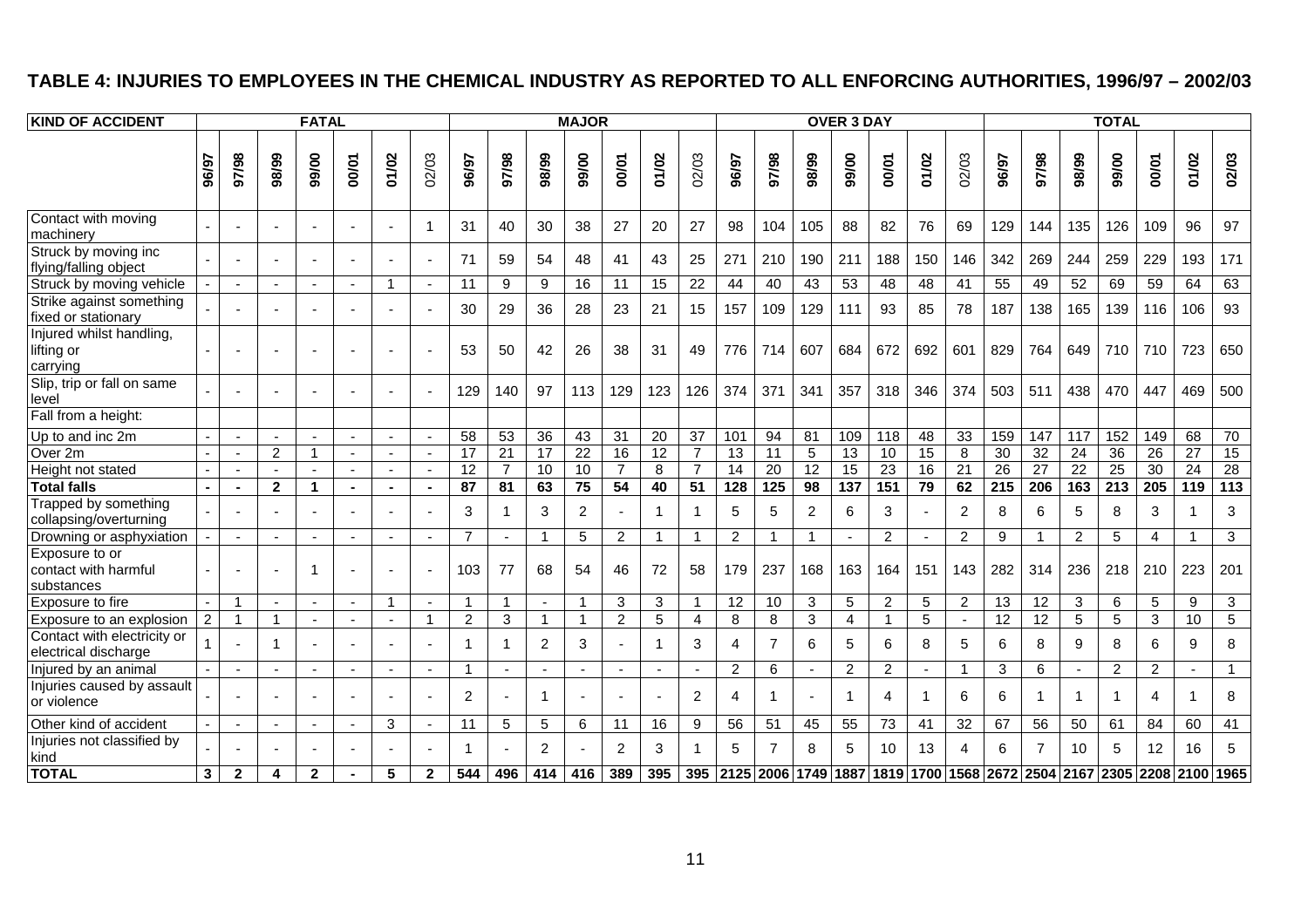# **TABLE 5: MAJOR INJURIES TO EMPLOYEES IN THE CHEMICAL INDUSTRY AS REPORTED TO ALL ENFORCING AUTHORITIES, BY NATURE AND SITE, 2002/03**

<span id="page-12-0"></span>

|                          | Nature of Injury         |                          |                          |                          |                          |                          |                          |                          |                          |                          |                          |                          |                            |                          |                          |                          |                 |
|--------------------------|--------------------------|--------------------------|--------------------------|--------------------------|--------------------------|--------------------------|--------------------------|--------------------------|--------------------------|--------------------------|--------------------------|--------------------------|----------------------------|--------------------------|--------------------------|--------------------------|-----------------|
| Site of Injury           | Amputati<br>on           | Loss of<br>sight         | Fracture                 | Dislocati<br>on          | Concuss<br>Internal      | Laceratio<br>n           | Contusio<br>n            | Burn                     | Asphyxia<br>tion         | Strain                   | Superfici<br>al          | Multiple                 | Electricit<br>$\mathbf{v}$ | Natural<br>Cause         | Other<br>Known           | Other<br><b>NK</b>       | Total           |
| Eye                      | $\overline{\phantom{a}}$ | $\overline{1}$           | $\overline{\phantom{a}}$ | $\overline{\phantom{a}}$ | $\overline{\phantom{a}}$ |                          | $\overline{\phantom{a}}$ | 31                       | $\sim$                   | ٠                        | $\sqrt{3}$               | $\overline{\phantom{a}}$ | $\sim$                     | $\overline{\phantom{a}}$ | 3                        | $\sim$                   | 39              |
| Ear                      | $\blacksquare$           | $\overline{\phantom{a}}$ | $\blacksquare$           | $\overline{\phantom{a}}$ | $\overline{\phantom{a}}$ |                          |                          | $\overline{\phantom{a}}$ | $\blacksquare$           | $\overline{\phantom{a}}$ | $\blacksquare$           | $\blacksquare$           | $\blacksquare$             | $\blacksquare$           |                          | $\sim$                   |                 |
| Face-other parts         | $\blacksquare$           | $\blacksquare$           | 3                        | $\overline{\phantom{a}}$ | $\sim$                   |                          | $\overline{\phantom{a}}$ | $\overline{2}$           | $\sim$                   | $\blacksquare$           | $\overline{\phantom{a}}$ | $\blacksquare$           | $\overline{\phantom{a}}$   | $\overline{\phantom{a}}$ |                          | $\sim$                   | 6               |
| Head                     | ٠                        | $\blacksquare$           | 3                        | $\blacksquare$           | $\overline{c}$           | 3                        | -1                       |                          | $\blacksquare$           | $\blacksquare$           | $\blacksquare$           | $\overline{1}$           | $\blacksquare$             | $\blacksquare$           |                          |                          | 10              |
| Several head             | $\blacksquare$           | $\overline{\phantom{a}}$ | $\blacksquare$           | $\overline{\phantom{a}}$ | $\overline{\phantom{a}}$ | $\overline{\phantom{a}}$ | $\overline{\phantom{a}}$ | $\blacksquare$           | $\sim$                   | ٠                        | $\overline{\phantom{a}}$ | $\blacksquare$           | $\overline{\phantom{a}}$   | $\overline{\phantom{a}}$ |                          | $\overline{\phantom{a}}$ |                 |
| <b>Total: head</b>       | $\overline{\phantom{0}}$ | $\blacktriangleleft$     | 6                        | $\blacksquare$           | $\sim$                   | $\overline{5}$           | 1                        | 33                       | $\blacksquare$           | $\blacksquare$           | 3                        | $\blacktriangleleft$     | $\blacksquare$             | $\blacksquare$           | 3                        | $\blacksquare$           | 55              |
| Neck                     | $\blacksquare$           | $\blacksquare$           | $\blacksquare$           | $\blacksquare$           | $\overline{\phantom{a}}$ | $\overline{\phantom{a}}$ | $\blacksquare$           | $\blacksquare$           | $\blacksquare$           |                          | $\blacksquare$           | $\blacksquare$           | $\overline{\phantom{a}}$   | $\overline{\phantom{a}}$ |                          | $\overline{\phantom{a}}$ | 1               |
| <b>Back</b>              | $\blacksquare$           | $\blacksquare$           | 3                        | $\overline{\phantom{a}}$ | $\overline{a}$           | $\overline{\phantom{a}}$ | $\overline{1}$           | $\blacksquare$           | $\blacksquare$           | и                        | $\blacksquare$           | $\blacksquare$           | $\blacksquare$             | $\blacksquare$           |                          |                          | 5               |
| Trunk                    | $\blacksquare$           | $\blacksquare$           | 14                       | $\overline{\phantom{a}}$ | $\sim$                   | $\overline{\phantom{a}}$ | $\overline{\phantom{a}}$ | $\blacksquare$           | $\sim$                   |                          | $\blacksquare$           | $\overline{\phantom{a}}$ | $\sim$                     | $\overline{\phantom{a}}$ | $\overline{2}$           | $\overline{\phantom{a}}$ | 17              |
| Several torso            | ÷.                       | $\blacksquare$           | $\overline{a}$           | $\sim$                   | $\sim$                   | $\overline{\phantom{a}}$ | $\overline{ }$           | $\overline{\phantom{a}}$ | $\sim$                   |                          | ٠                        | $\overline{\phantom{a}}$ | $\overline{\phantom{a}}$   |                          |                          |                          | $\overline{ }$  |
| <b>Total: torso</b>      | $\blacksquare$           | $\blacksquare$           | 17                       | $\overline{\phantom{a}}$ | $\sim$                   | $\overline{\phantom{a}}$ | $\boldsymbol{2}$         | $\overline{\phantom{a}}$ | $\sim$                   | 3                        | $\blacksquare$           | $\blacksquare$           | $\overline{\phantom{a}}$   | $\overline{\phantom{a}}$ | $\boldsymbol{2}$         | $\sim$                   | 24              |
| Finger                   | 19                       | $\overline{a}$           | 3                        | $\overline{ }$           | $\sim$                   | 8                        | $\sim$                   | $\overline{\phantom{a}}$ | $\overline{a}$           | $\overline{a}$           | $\sim$                   | $\overline{A}$           | $\blacksquare$             | $\sim$                   |                          | $\sim$                   | 32              |
| Hand                     |                          | $\blacksquare$           | 28                       | $\sim$                   | $\sim$                   | 3                        | $\sim$                   | $\overline{ }$           | $\sim$                   | $\sim$                   | $\sim$                   | $\overline{ }$           | $\blacksquare$             | $\sim$                   | $\sim$                   | $\sim$                   | 34              |
| Wrist                    | $\overline{\phantom{a}}$ |                          | 56                       |                          |                          |                          |                          | $\overline{\phantom{a}}$ | $\overline{\phantom{a}}$ | $\overline{\phantom{a}}$ |                          | $\overline{\phantom{a}}$ | $\blacksquare$             |                          | -1                       |                          | 57              |
| Upper limb               | $\blacksquare$           | $\blacksquare$           | 49                       | $\overline{7}$           | $\sim$                   | $\overline{c}$           | $\sim$                   | 4                        | $\sim$                   | $\blacksquare$           | $\blacksquare$           | $\overline{A}$           | $\blacksquare$             | $\overline{\phantom{a}}$ | $\overline{\phantom{a}}$ | $\sim$                   | 63              |
| Several upper limb       | ÷.                       | $\blacksquare$           | $\overline{2}$           | $\overline{A}$           | $\sim$                   | $\overline{\phantom{a}}$ | $\sim$                   | $\overline{4}$           | $\blacksquare$           | $\blacksquare$           | $\overline{\phantom{a}}$ | $\blacksquare$           | $\overline{\phantom{a}}$   | $\sim$                   |                          |                          | $\overline{ }$  |
| Total: upper limb        | 20                       | $\blacksquare$           | 138                      | 9                        | $\sim$                   | 13                       | $\overline{a}$           | 9                        | $\overline{\phantom{a}}$ | $\overline{\phantom{a}}$ | $\overline{\phantom{a}}$ | 3                        | $\blacksquare$             | $\blacksquare$           | $\overline{1}$           | $\sim$                   | 193             |
| Toe                      | $\overline{\phantom{a}}$ | $\blacksquare$           | $\sim$                   | $\overline{\phantom{a}}$ |                          | $\overline{\phantom{a}}$ |                          | $\blacksquare$           | $\blacksquare$           | $\blacksquare$           | $\overline{\phantom{a}}$ | $\blacksquare$           | $\overline{\phantom{a}}$   | ٠                        |                          |                          | $\sim$          |
| Foot                     | $\overline{\phantom{a}}$ | ٠                        | 32                       | $\overline{\phantom{a}}$ | $\sim$                   | $\overline{\phantom{a}}$ | $\sim$                   | $\overline{2}$           | $\sim$                   | ٠                        | $\overline{\phantom{a}}$ | $\overline{\phantom{a}}$ | $\sim$                     | $\overline{\phantom{a}}$ |                          | $\sim$                   | $\overline{34}$ |
| Ankle                    | ÷.                       | $\sim$                   | 25                       | $\overline{\phantom{a}}$ | $\sim$                   |                          |                          | $\overline{\phantom{a}}$ | $\blacksquare$           |                          | $\sim$                   | $\overline{\phantom{a}}$ | $\overline{\phantom{a}}$   | $\sim$                   |                          | $\sim$                   | $\overline{25}$ |
| Lower limb               | $\blacksquare$           | $\blacksquare$           | $\overline{27}$          | $\sqrt{3}$               | $\sim$                   | $\overline{\phantom{a}}$ |                          | $\blacksquare$           | $\overline{\phantom{a}}$ | $\overline{c}$           | $\blacksquare$           | $\blacksquare$           | $\overline{\phantom{a}}$   | $\overline{\phantom{0}}$ | -1                       | $\overline{\phantom{a}}$ | 34              |
| Several lower limb       | ٠                        | $\blacksquare$           | $\overline{a}$           |                          |                          |                          |                          | $\overline{ }$           | $\overline{\phantom{a}}$ |                          | $\blacksquare$           | $\blacksquare$           | $\blacksquare$             | $\blacksquare$           |                          |                          | $\overline{1}$  |
| <b>Total: lower limb</b> | $\blacksquare$           | $\blacksquare$           | 84                       | 3                        | $\sim$                   | 1                        |                          | 3                        | $\overline{\phantom{a}}$ | $\overline{2}$           | $\overline{a}$           | $\overline{\phantom{a}}$ | $\blacksquare$             | $\blacksquare$           | $\overline{1}$           | $\sim$                   | 94              |
| Several locations        | ÷.                       | $\overline{\phantom{0}}$ | 2                        | $\blacksquare$           | $\overline{\phantom{a}}$ | $\overline{\mathbf{A}}$  |                          | $\overline{7}$           | $\blacksquare$           | $\blacksquare$           | $\blacksquare$           | $\overline{4}$           | $\overline{\phantom{a}}$   | $\blacksquare$           |                          | $\sim$                   | 14              |
| General locations        | $\blacksquare$           | ٠                        | $\blacksquare$           | $\overline{\phantom{a}}$ | $\overline{a}$           | $\overline{\phantom{a}}$ | -1                       | $\overline{\phantom{a}}$ | 6                        | $\blacksquare$           | $\overline{\phantom{a}}$ | $\blacksquare$           | $\overline{2}$             | $\overline{\phantom{a}}$ | 3                        | $\overline{\phantom{a}}$ | 12              |
| Unspecified locations    | $\blacksquare$           | $\blacksquare$           | $\blacksquare$           | $\overline{\phantom{a}}$ | $\overline{\phantom{a}}$ | $\overline{\phantom{a}}$ | $\overline{\phantom{a}}$ | $\blacksquare$           | 2                        | $\blacksquare$           | $\overline{\phantom{a}}$ | $\blacksquare$           | $\blacksquare$             | $\blacksquare$           |                          | 1                        | 3               |
| <b>GRAND TOTAL</b>       | 20                       | -1                       | 247                      | 12                       | $\mathbf{2}$             | 20                       | 4                        | 52                       | 8                        | 5                        | $\mathbf{3}$             | 8                        | $\mathbf{2}$               | ٠.                       | 10                       | 1                        | 395             |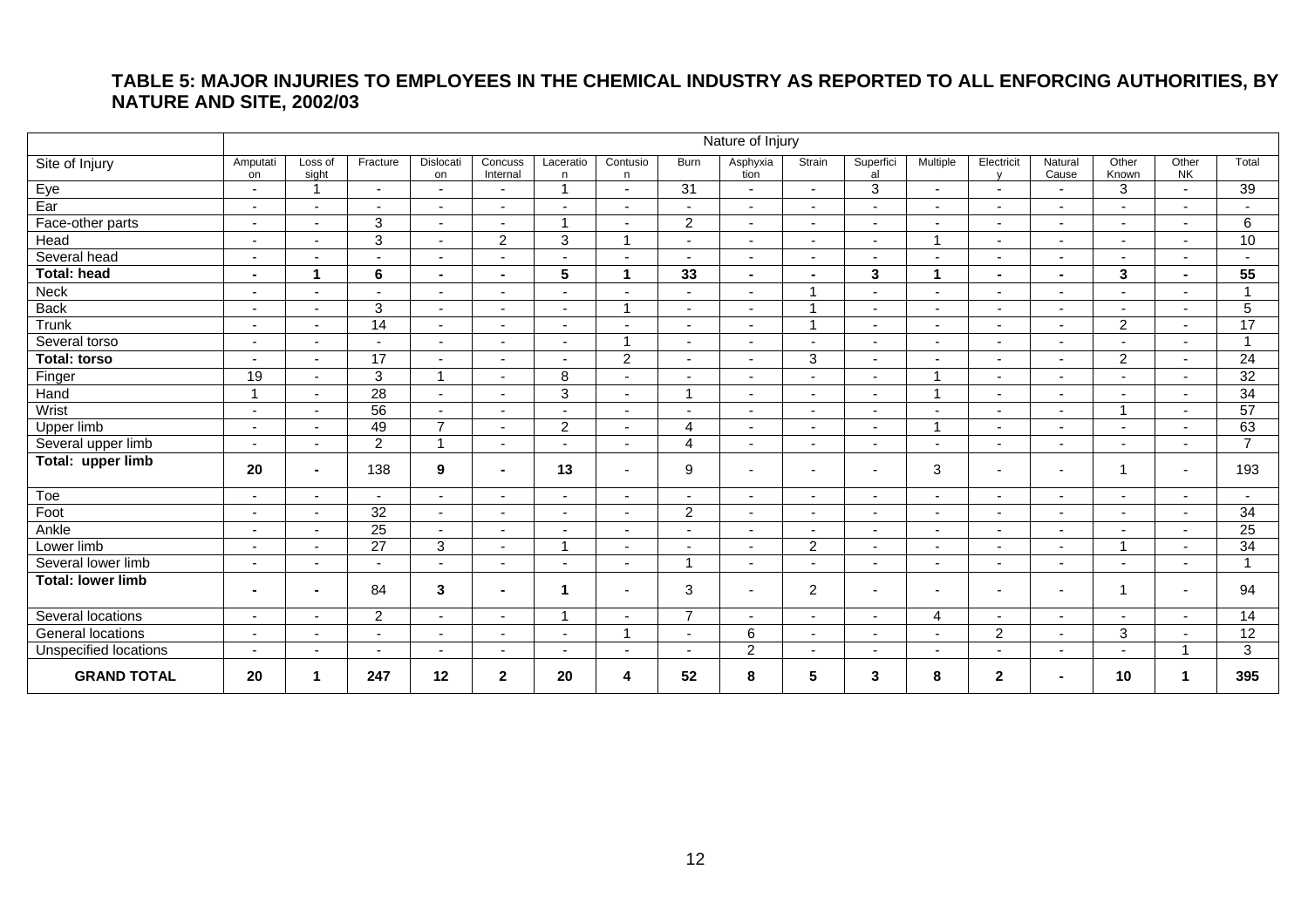# **TABLE 6: OVER 3-DAY INJURIES TO EMPLOYEES IN THE CHEMICAL INDUSTRY AS REPORTED TO ALL ENFORCING AUTHORITIES, BY NATURE AND SITE, 2002/03**

<span id="page-13-0"></span>

|                          | Nature of Injury         |                          |                |                          |                          |                          |                 |                          |                          |                          |                 |                          |                          |                          |                          |                          |                 |
|--------------------------|--------------------------|--------------------------|----------------|--------------------------|--------------------------|--------------------------|-----------------|--------------------------|--------------------------|--------------------------|-----------------|--------------------------|--------------------------|--------------------------|--------------------------|--------------------------|-----------------|
| Site of Injury           | Amputati<br>on           | Loss of<br>sight         | Fracture       | Dislocati<br>on          | Concuss<br>Internal      | Laceratio<br>n.          | Contusio<br>n   | Burn                     | Asphyxia<br>tion         | Strain                   | Superfici<br>al | Multiple                 | Electricit               | Natural<br>Cause         | Other<br>Known           | Other<br><b>NK</b>       | Total           |
| Eye                      | $\overline{\phantom{a}}$ |                          |                | $\overline{\phantom{a}}$ |                          | $\sim$                   |                 | 6                        | $\overline{\phantom{a}}$ |                          | $\overline{12}$ | $\overline{\phantom{0}}$ | $\sim$                   | $\overline{\phantom{0}}$ | $\overline{7}$           | $\overline{ }$           | $\overline{27}$ |
| Ear                      | $\overline{\phantom{a}}$ | $\overline{\phantom{0}}$ |                | $\overline{\phantom{a}}$ |                          | $\overline{\phantom{0}}$ |                 | $\overline{\phantom{a}}$ | $\overline{\phantom{a}}$ | $\sim$                   |                 | $\overline{\phantom{0}}$ | $\overline{a}$           | $\overline{\phantom{0}}$ | $\overline{2}$           | $\blacksquare$           | $\overline{2}$  |
| Face-other parts         | $\sim$                   | $\sim$                   |                | $\sim$                   | $\overline{\phantom{a}}$ | 5                        | 2               | 11                       | $\sim$                   | $\overline{\phantom{a}}$ | 3               | 1                        | $\sim$                   | $\overline{\phantom{0}}$ | 3                        | $\blacksquare$           | $\overline{26}$ |
| Head                     |                          |                          |                |                          | 8                        | 17                       | 13              | $\overline{\phantom{0}}$ |                          |                          | 6               | и                        | $\sim$                   |                          |                          | $\overline{2}$           | 48              |
| Several head             | $\overline{\phantom{0}}$ |                          |                | $\overline{\phantom{a}}$ |                          |                          |                 | $\overline{a}$           |                          |                          |                 | $\overline{\phantom{a}}$ |                          |                          |                          | $\overline{\phantom{a}}$ | $\overline{a}$  |
| Total: head              | $\blacksquare$           | $\blacksquare$           | 1              | $\sim$                   | 9                        | 22                       | 15              | 17                       | $\blacksquare$           | $\blacksquare$           | 21              | $\boldsymbol{2}$         | $\blacksquare$           | $\blacksquare$           | 13                       | 3                        | 103             |
| Neck                     |                          |                          |                |                          |                          |                          |                 |                          |                          | 20                       |                 | $\overline{\phantom{0}}$ | $\overline{\phantom{a}}$ | $\overline{\phantom{0}}$ | 3                        | $\overline{\phantom{a}}$ | 24              |
| <b>Back</b>              | $\overline{\phantom{a}}$ |                          |                |                          | $\overline{\phantom{a}}$ | $\sim$                   | 32              | $\overline{c}$           | $\overline{\phantom{a}}$ | 360                      | $\overline{4}$  | и                        | $\overline{\phantom{a}}$ | $\overline{\phantom{a}}$ | $\overline{ }$           | $\overline{A}$           | 411             |
| Trunk                    | $\blacksquare$           | $\overline{a}$           |                | $\overline{\phantom{a}}$ | 3                        | $\sim$                   | 31              | 3                        | $\blacksquare$           | $\overline{34}$          | 3               | $\overline{\phantom{0}}$ | $\overline{a}$           | $\overline{\phantom{0}}$ |                          | 4                        | $\overline{77}$ |
| Several torso            | $\blacksquare$           | $\overline{\phantom{0}}$ |                | $\overline{\phantom{a}}$ |                          | $\sim$                   | $\overline{2}$  | $\overline{a}$           | $\overline{\phantom{a}}$ | 4                        |                 | $\overline{\phantom{0}}$ | $\overline{\phantom{a}}$ | $\overline{\phantom{0}}$ | $\overline{\phantom{a}}$ | $\blacksquare$           | 6               |
| <b>Total: torso</b>      | $\blacksquare$           | $\blacksquare$           | 1              | 1                        | 3                        | $\blacksquare$           | 65              | 6                        | $\sim$                   | 418                      | $\overline{7}$  | 1                        | $\sim$                   | $\sim$                   | 11                       | 5                        | 518             |
| Finger                   |                          | $\blacksquare$           | 61             | 8                        | $\overline{\phantom{a}}$ | 57                       | $\overline{22}$ | 5                        | $\overline{\phantom{a}}$ | 4                        | 19              | $\overline{c}$           | $\overline{\phantom{a}}$ | $\overline{\phantom{0}}$ | $\overline{\phantom{a}}$ | $\blacksquare$           | 179             |
| Hand                     | $\blacksquare$           | ۰.                       |                |                          | $\sim$                   | 21                       | $\overline{23}$ | 14                       | $\sim$                   | $\overline{ }$           | $\overline{4}$  |                          | $\overline{\phantom{a}}$ | $\overline{\phantom{0}}$ | $\overline{\phantom{0}}$ | $\blacksquare$           | 71              |
| Wrist                    |                          |                          | 2              |                          |                          | $\overline{2}$           | 6               | 3                        | $\overline{\phantom{a}}$ | 28                       | 3               | и                        | $\overline{\phantom{a}}$ | $\overline{\phantom{0}}$ | $\overline{2}$           | $\overline{\phantom{a}}$ | 48              |
| Upper limb               |                          |                          | $\overline{2}$ | $\overline{\phantom{a}}$ |                          | 13                       | $\overline{24}$ | $\overline{22}$          |                          | $\overline{78}$          | 8               | 1                        |                          | $\overline{\phantom{0}}$ | 6                        | 4                        | 155             |
| Several upper limb       | $\overline{\phantom{0}}$ |                          |                | $\overline{\phantom{a}}$ | $\overline{\phantom{0}}$ |                          | 3               |                          | $\overline{\phantom{a}}$ | 2                        | $\overline{ }$  | $\overline{c}$           | $\overline{\phantom{a}}$ | $\overline{\phantom{a}}$ | 5                        | $\overline{\phantom{a}}$ | 14              |
| Total: upper limb        | 1                        | $\sim$                   | 65             | 10                       | $\blacksquare$           | 93                       | $\overline{78}$ | 45                       | $\sim$                   | 119                      | 35              | $\overline{7}$           | $\blacksquare$           | $\blacksquare$           | $\overline{13}$          | 1                        | 467             |
| Toe                      | $\overline{\phantom{0}}$ | ۰.                       | 6              | $\sim$                   | $\overline{\phantom{a}}$ | $\overline{\phantom{0}}$ | 3               | $\overline{a}$           | $\overline{\phantom{a}}$ |                          |                 | $\overline{\phantom{a}}$ | $\overline{\phantom{a}}$ |                          |                          | $\overline{\phantom{a}}$ | 9               |
| Foot                     | $\overline{\phantom{0}}$ |                          |                | $\overline{\phantom{a}}$ | $\overline{\phantom{a}}$ | 2                        | $\overline{30}$ | 15                       | $\Omega$                 | 12                       | 3               | 1                        | $\overline{\phantom{a}}$ | $\overline{\phantom{a}}$ | 1                        | $\overline{\phantom{a}}$ | 64              |
| Ankle                    |                          |                          |                |                          |                          |                          | 14              | 4                        |                          | 77                       |                 | ×,                       |                          |                          |                          |                          | $\overline{98}$ |
| Lower limb               | $\overline{\phantom{0}}$ |                          |                | $\overline{\phantom{a}}$ |                          | 12                       | $\overline{32}$ | 11                       | $\overline{\phantom{a}}$ | 66                       | $\overline{7}$  | $\overline{4}$           |                          |                          | 5                        | $\blacksquare$           | 138             |
| Several lower limb       |                          |                          |                | $\overline{\phantom{a}}$ |                          |                          | 4               | 2                        |                          | 3                        |                 | $\overline{\phantom{a}}$ |                          |                          |                          | $\overline{\phantom{a}}$ | $\overline{12}$ |
| <b>Total: lower limb</b> | $\sim$                   | $\blacksquare$           | $\overline{7}$ | $\blacksquare$           | $\mathbf{2}$             | 15                       | $\overline{83}$ | 32                       | $\sim$                   | 158                      | 10              | 6                        | $\sim$                   | $\sim$                   | $\overline{\phantom{a}}$ | 1                        | 321             |
| Several locations        |                          |                          |                |                          |                          |                          | 43              | 15                       | $\overline{\phantom{a}}$ | 31                       | 12              | $\overline{12}$          |                          | $\overline{\phantom{a}}$ | $\overline{ }$           | $\overline{2}$           | 122             |
| General locations        | $\overline{\phantom{0}}$ |                          |                | $\overline{\phantom{a}}$ | $\overline{c}$           | $\overline{\phantom{a}}$ |                 | $\overline{\phantom{a}}$ | 16                       |                          | 1               | $\overline{\phantom{a}}$ | $\overline{4}$           | $\overline{\phantom{a}}$ | 5                        | 4                        | 29              |
| Unspecified locations    |                          |                          |                | $\overline{\phantom{a}}$ |                          |                          |                 |                          | 3                        | 3                        |                 |                          | $\overline{\phantom{a}}$ | ٠                        | ٠                        | 1                        | 8               |
| <b>GRAND TOTAL</b>       | 1                        |                          | 74             | $\overline{11}$          | 16                       | 130                      | 284             | 115                      | 19                       | 729                      | 86              | 28                       | 4                        |                          | 57                       | 14                       | 1568            |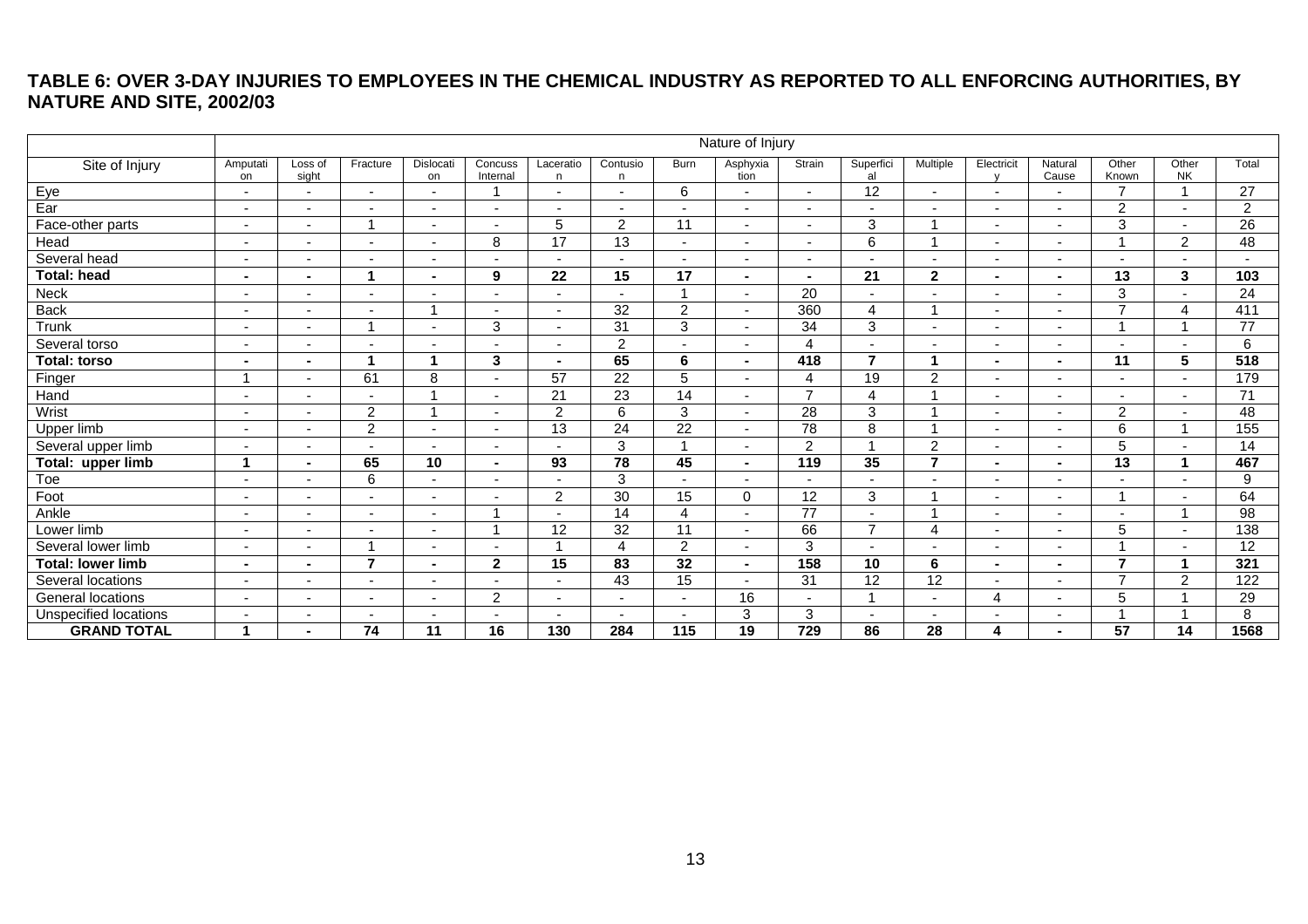# <span id="page-14-0"></span>**TABLE 7: INJURIES TO EMPLOYEES IN THE CHEMICAL INDUSTRY, BY PROCESS ENVIRONMENT, AS REPORTED TO HSE 2002/03**

| <b>Process Environment</b>         | Fatal                    | <b>Major</b>             | Over 3 Day               | <b>Total</b>                 |
|------------------------------------|--------------------------|--------------------------|--------------------------|------------------------------|
|                                    |                          |                          |                          |                              |
| Admin                              | ÷,                       | 4                        | 12                       | 16                           |
| <b>Chemical Drying Processes</b>   | $\blacksquare$           | $\blacksquare$           |                          |                              |
| Chemical Filling/Discharging       | $\blacksquare$           | 16                       | 53                       | 69                           |
| <b>Chemical Mixing</b>             | 1                        | 4                        | 37                       | 42                           |
| <b>Chemical Shaping</b>            | ÷,                       | 5                        | $\overline{13}$          | $\overline{18}$              |
| <b>Chemical Size Reduction</b>     | $\blacksquare$           | $\blacksquare$           | $\overline{\phantom{a}}$ | $\blacksquare$               |
| <b>Chemical Sterilising</b>        | ÷,                       | $\blacksquare$           | $\blacksquare$           | ä,                           |
| <b>Chemical Storage</b>            | ÷,                       | $\overline{\phantom{a}}$ | $\blacksquare$           | ä,                           |
| <b>Chemical Transfer</b>           | $\blacksquare$           | $\overline{12}$          | $\overline{34}$          | 46                           |
| <b>General Amenities</b>           | $\blacksquare$           | $\overline{2}$           | $\overline{16}$          | 18                           |
| General Assembly                   | $\blacksquare$           | $\overline{a}$           | $\overline{\phantom{a}}$ |                              |
| <b>General Examination</b>         | ÷,                       | $\overline{a}$           | $\blacksquare$           |                              |
| <b>General Handling</b>            | $\blacksquare$           | 43                       | 197                      | 240                          |
| General Installing                 | ä,                       | ä,                       | $\blacksquare$           |                              |
| <b>General Laboratory Services</b> |                          | 1                        | $\overline{5}$           | 6                            |
| <b>General Labouring</b>           | 1                        | $\overline{11}$          | $\overline{26}$          | 38                           |
| <b>General Maintenance</b>         | $\overline{\phantom{a}}$ | 39                       | 110                      | 149                          |
| <b>General Other</b>               | $\blacksquare$           | ÷,                       |                          |                              |
| General Packing                    | $\overline{\phantom{a}}$ | $\overline{4}$           | 29                       | 33                           |
| <b>General Services</b>            | $\overline{a}$           | L,                       | $\blacksquare$           | $\blacksquare$               |
| <b>General Sorting</b>             | $\blacksquare$           | $\blacksquare$           | $\blacksquare$           | $\blacksquare$               |
| <b>General Storing</b>             | ÷,                       | 14                       | 107                      | 121                          |
| <b>General Waste Disposal</b>      | $\overline{\phantom{a}}$ | $\overline{\phantom{a}}$ | $\mathbf{1}$             | 1                            |
| <b>Heating Processes</b>           | $\overline{a}$           | $\overline{a}$           | L.                       | $\overline{a}$               |
| Loading/Unloading                  | ÷,                       | 11                       | 47                       | 58                           |
| On-site transfer                   | ä,                       | L.                       |                          |                              |
| <b>Other Chemical Reaction</b>     | $\blacksquare$           | 22                       | 51                       | 73                           |
| <b>Other Plant Processes</b>       |                          | $\blacksquare$           | $\blacksquare$           |                              |
| <b>Personnel Services</b>          | $\blacksquare$           | $\overline{\phantom{0}}$ | $\overline{\phantom{a}}$ | $\qquad \qquad \blacksquare$ |
| Sulphonation                       | ÷,                       | ÷,                       | $\blacksquare$           | $\blacksquare$               |
| <b>Travel/Delivery</b>             | $\blacksquare$           | $\overline{8}$           | $\overline{2}3$          | $\overline{31}$              |
| Other                              | $\overline{\phantom{a}}$ | 199                      | 807                      | 1006                         |
| <b>Total</b>                       | $\overline{2}$           | 395                      | 1568                     | 1965                         |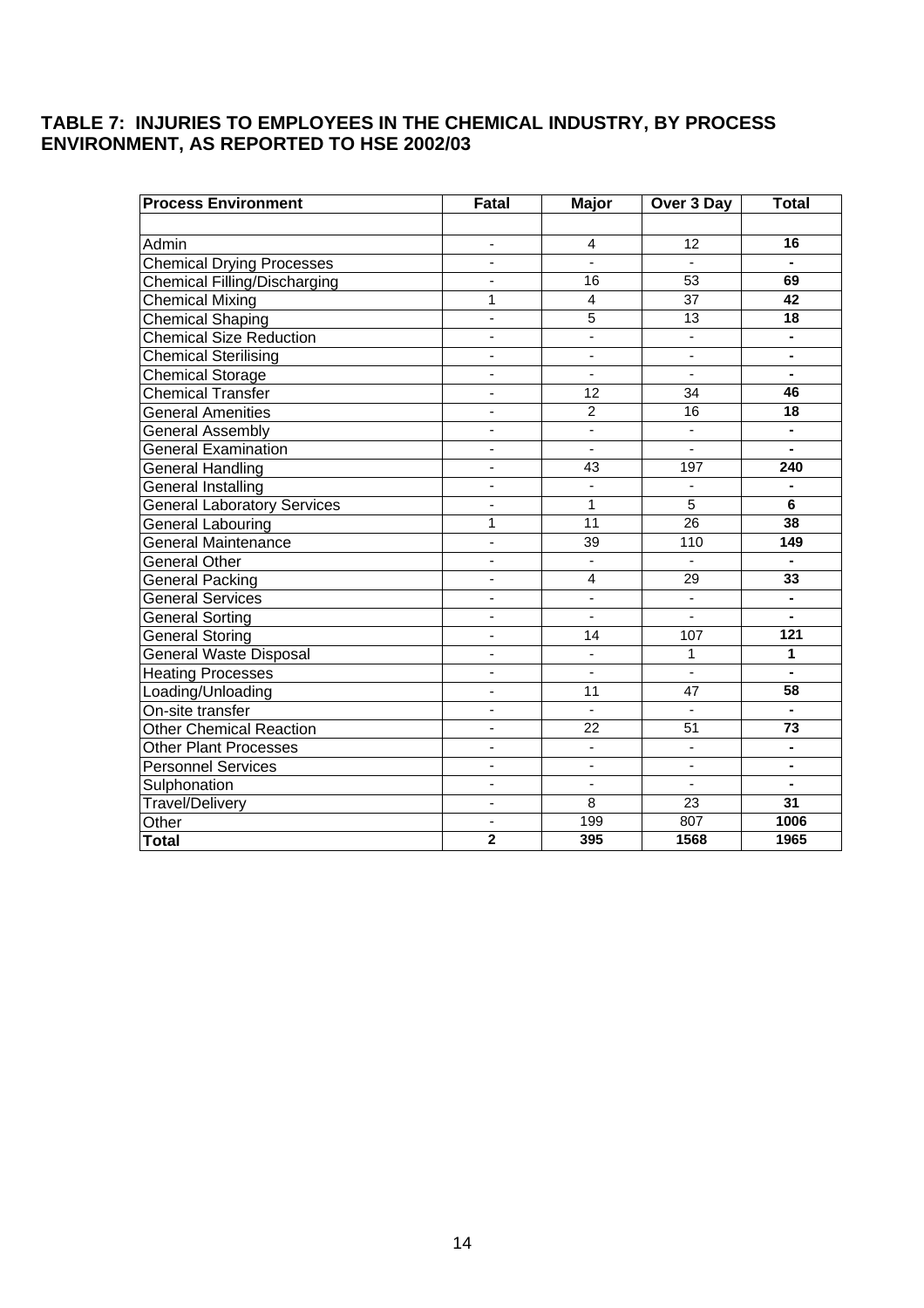# **TABLE 8a: INJURIES TO MALE EMPLOYEES IN THE CHEMICAL INDUSTRY AS REPORTED TO ALL ENFORCING AUTHORITIES, 2002/03**

<span id="page-15-0"></span>

| Age of injured person | Fatal                    | Major  | Over 3 Day | <b>Total</b>   |
|-----------------------|--------------------------|--------|------------|----------------|
| $01 - 15$             | $\sim$                   | $\sim$ | $\sim$     | $\blacksquare$ |
| 16-19                 | $\overline{\phantom{a}}$ | 6      | 28         | 34             |
| 20-24                 | ۰                        | 22     | 93         | 115            |
| 25-29                 | $\sim$                   | 25     | 139        | 164            |
| 30-34                 | ٠                        | 49     | 177        | 226            |
| 35-39                 | ٠                        | 49     | 192        | 241            |
| 40-44                 | ۰                        | 33     | 177        | 210            |
| 45-49                 |                          | 38     | 152        | 191            |
| 50-54                 | ٠                        | 46     | 132        | 178            |
| 55-59                 |                          | 32     | 91         | 124            |
| 60-64                 | ٠                        | 11     | 46         | 57             |
| 65 plus               | -                        |        | 4          | 7              |
| Not known             | $\sim$                   | 18     | 34         | 52             |
|                       |                          |        |            |                |
| <b>Total</b>          | $\mathbf{c}$             | 330    | 1265       | 1597           |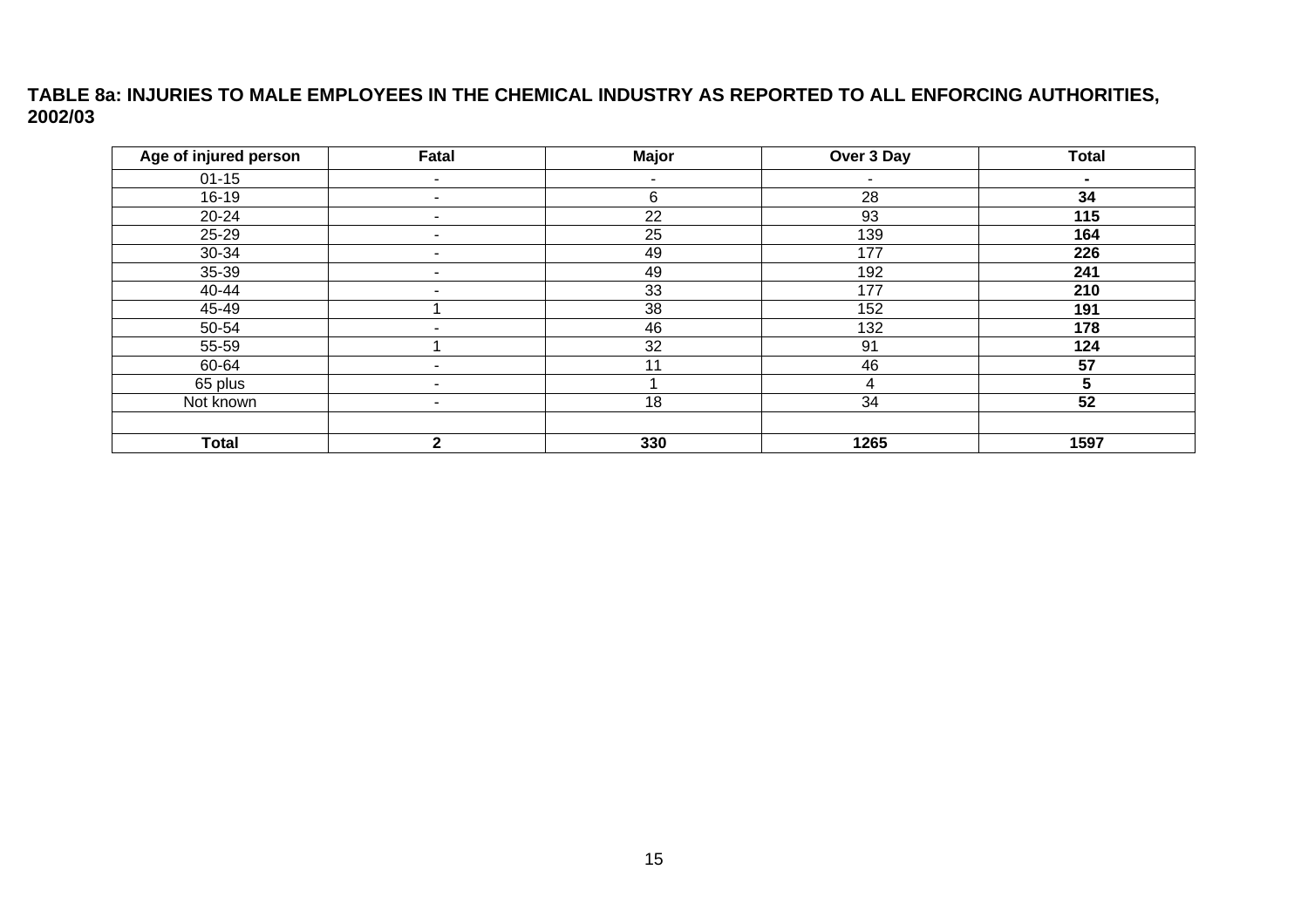# **TABLE 8b: INJURIES TO FEMALE EMPLOYEES IN THE CHEMICAL INDUSTRY AS REPORTED TO ALL ENFORCING AUTHORITIES, 2002/03**

<span id="page-16-0"></span>

| Age of injured person | Fatal                    | <b>Major</b> | Over 3 Day               | <b>Total</b> |
|-----------------------|--------------------------|--------------|--------------------------|--------------|
| $01 - 15$             | ۰                        | -            | $\overline{\phantom{a}}$ |              |
| $16-19$               | ٠                        |              | 6                        |              |
| 20-24                 | ٠                        | 8            | 20                       | 28           |
| 25-29                 |                          | 6            | 37                       | 43           |
| 30-34                 | -                        |              | 33                       | 40           |
| 35-39                 | ٠                        | 5            | 44                       | 49           |
| 40-44                 | -                        | 6            | 43                       | 49           |
| 45-49                 | ٠                        | 6            | 29                       | 35           |
| 50-54                 | ۰                        | 10           | 40                       | 50           |
| 55-59                 | ٠                        | 8            | 38                       | 46           |
| 60-64                 |                          |              |                          |              |
| 65 plus               | $\overline{\phantom{0}}$ |              |                          | ◠            |
| Not known             | ۰.                       | 4            | 11                       | 15           |
|                       |                          |              |                          |              |
| <b>Total</b>          | $\blacksquare$           | 65           | 303                      | 368          |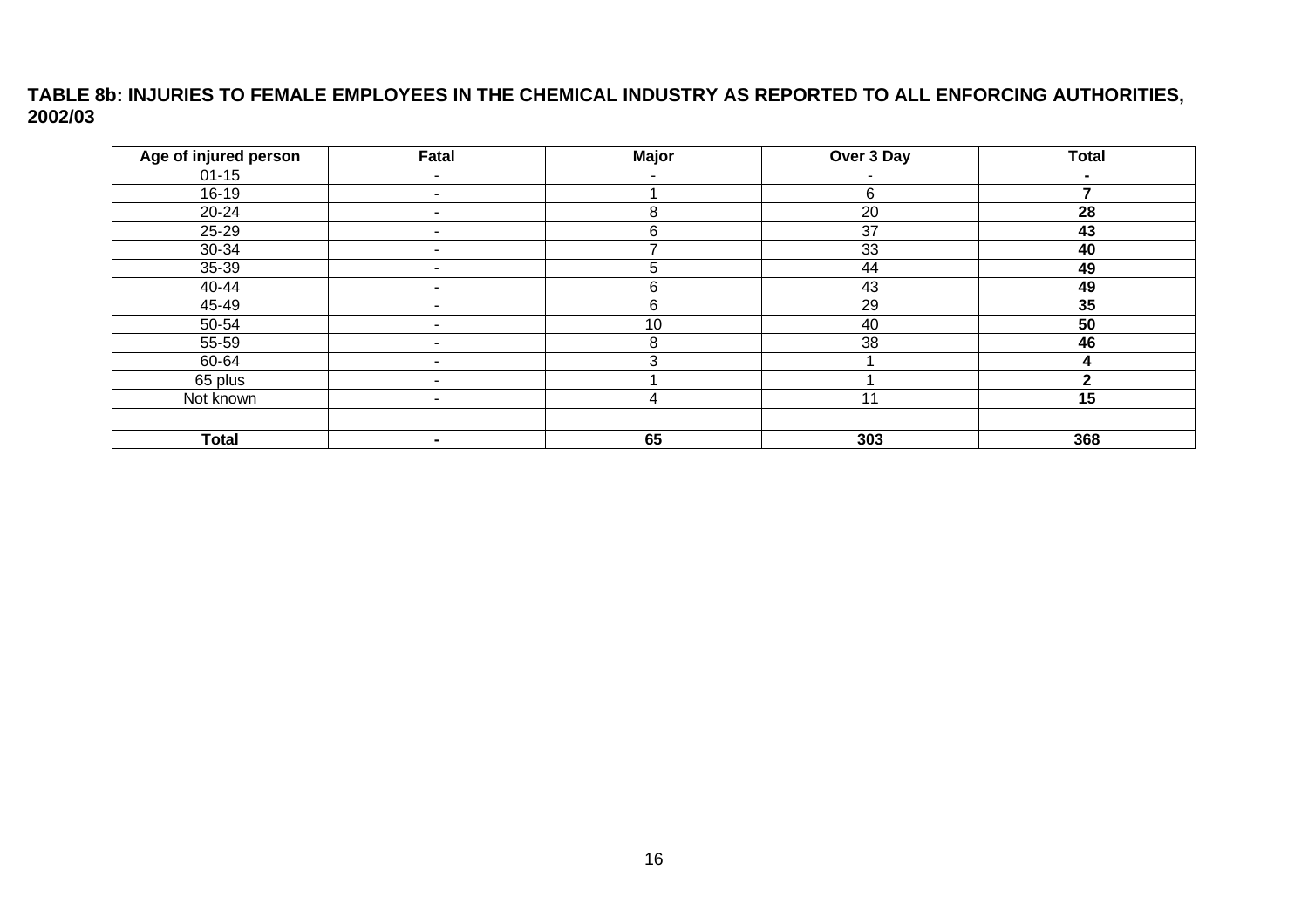# **TABLE 9: PERCENTAGE OF MAJOR AND OVER 3 DAY INJURIES TO EMPLOYEES INVESTIGATED BY HSE'S HID\* IN THE CHEMICAL INDUSTRY, BY KIND OF ACCIDENT, 2002/03**

<span id="page-17-0"></span>

|                                                         | <b>CHEMICAL INDUSTRY</b> |                                                |                                                    |                           |                                                     |                                                          | <b>MANUFACTURING</b> |                                                |                                                    |                              |                                                     |                                                         |
|---------------------------------------------------------|--------------------------|------------------------------------------------|----------------------------------------------------|---------------------------|-----------------------------------------------------|----------------------------------------------------------|----------------------|------------------------------------------------|----------------------------------------------------|------------------------------|-----------------------------------------------------|---------------------------------------------------------|
|                                                         | Major<br>Injuries        | Number of<br>major<br>injuries<br>investigated | Percentage<br>of major<br>injuries<br>investigated | Over<br>3-day<br>Injuries | Number of<br>over 3-day<br>injuries<br>investigated | Percentage<br>of over 3-<br>day injuries<br>investigated | Major<br>Injuries    | Number of<br>major<br>injuries<br>investigated | Percentage<br>of major<br>injuries<br>investigated | Over<br>$3$ -day<br>Injuries | Number of<br>over-3-day<br>injuries<br>investigated | Percentage<br>of over 3-day<br>injuries<br>investigated |
| Contact with moving<br>machinery                        | 27                       | 21                                             | 78                                                 | 69                        | 27                                                  | 39                                                       | 819                  | 483                                            | 59                                                 | 2789                         | 627                                                 | 22                                                      |
| Struck by moving,<br>including flying/falling<br>object | 25                       | 5                                              | 20                                                 | 146                       | 19                                                  | 13                                                       | 1086                 | 241                                            | 22                                                 | 4337                         | 190                                                 | $\overline{4}$                                          |
| Struck by moving<br>vehicle                             | 22                       | 8                                              | 36                                                 | 41                        | 10                                                  | 24                                                       | 188                  | 98                                             | 52                                                 | 624                          | 140                                                 | 22                                                      |
| Strike against<br>something fixed or<br>stationary      | 15                       | 4                                              | 27                                                 | 78                        | $\overline{7}$                                      | 9                                                        | 267                  | 30                                             | 11                                                 | 1623                         | 35                                                  | 2                                                       |
| Injured whilst<br>handling, lifting or<br>carrying      | 49                       | 12                                             | 24                                                 | 601                       | 46                                                  | 8                                                        | 951                  | 147                                            | 15                                                 | 12516                        | 388                                                 | 3                                                       |
| Slip, trip or fall on<br>same level                     | 126                      | 13                                             | 10                                                 | 374                       | 10                                                  | 3                                                        | 1792                 | 110                                            | 6                                                  | 6522                         | 96                                                  | 1                                                       |
| Falls from a height<br>of which:                        |                          |                                                |                                                    |                           |                                                     |                                                          |                      |                                                |                                                    |                              |                                                     |                                                         |
| - up to and including<br>2 metres                       | 37                       | 13                                             | 35                                                 | 33                        | 6                                                   | 18                                                       | 413                  | 86                                             | 21                                                 | 716                          | 49                                                  | $\overline{7}$                                          |
| - over 2 metres                                         | $\overline{7}$           | 3                                              | 43                                                 | 8                         | 0                                                   | 0                                                        | 138                  | 97                                             | 70                                                 | 108                          | 38                                                  | 35                                                      |
| - height not stated                                     | $\overline{7}$           | $\overline{c}$                                 | 29                                                 | 21                        | 0                                                   | 0                                                        | 122                  | 33                                             | 27                                                 | 258                          | 14                                                  | 5                                                       |
| <b>Total Falls</b>                                      | 51                       | 18                                             | 35                                                 | 62                        | 6                                                   | 10                                                       | 673                  | 216                                            | 32                                                 | 1082                         | 101                                                 | 9                                                       |
| Trapped by<br>something<br>collapsing/overturning       |                          | 0                                              | $\mathbf 0$                                        | $\overline{2}$            | $\mathbf 0$                                         | $\Omega$                                                 | 36                   | 16                                             | 44                                                 | 62                           | 11                                                  | 18                                                      |
| Drowning or<br>asphyxiation                             |                          | -1                                             | 100                                                | $\overline{2}$            | 1                                                   | $\mathbf 0$                                              | $\overline{2}$       | 1                                              | 50                                                 | 3                            | 1                                                   | 33                                                      |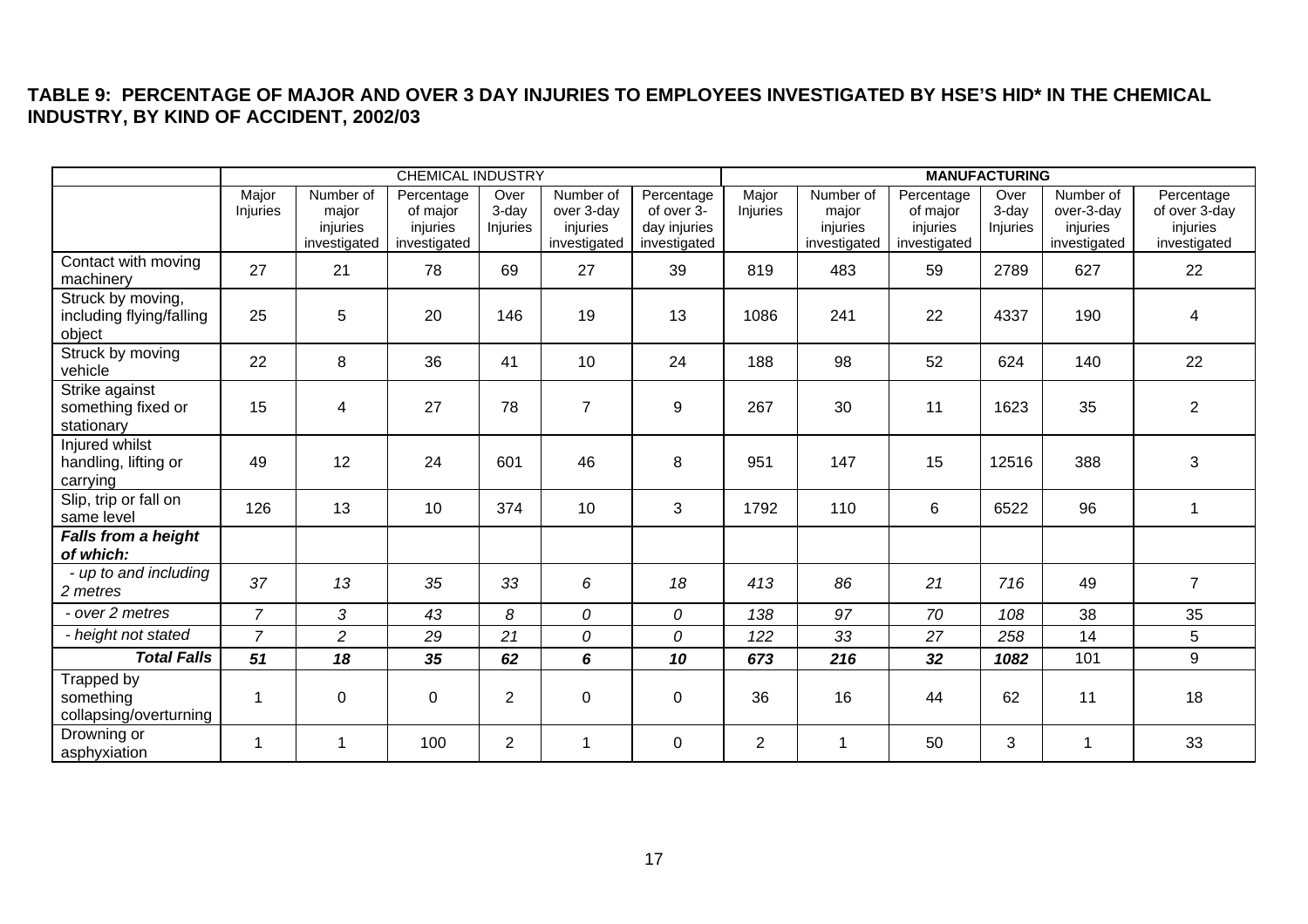# **TABLE 9 (CONTINUED)**

<span id="page-18-0"></span>

|                                                            | CHEMICAL INDUSTRY |                                                |                                                    |                           |                                                     |                                                         |                   | <b>MANUFACTURING</b>                           |                                                    |                           |                                                     |                                                         |  |
|------------------------------------------------------------|-------------------|------------------------------------------------|----------------------------------------------------|---------------------------|-----------------------------------------------------|---------------------------------------------------------|-------------------|------------------------------------------------|----------------------------------------------------|---------------------------|-----------------------------------------------------|---------------------------------------------------------|--|
|                                                            | Major<br>Injuries | Number of<br>major<br>injuries<br>investigated | Percentage<br>of major<br>injuries<br>investigated | Over<br>3 day<br>Injuries | Number of<br>over 3 day<br>injuries<br>investigated | Percentage<br>of over 3<br>day injuries<br>investigated | Major<br>Injuries | Number of<br>major<br>injuries<br>investigated | Percentage<br>of major<br>injuries<br>investigated | Over<br>3 day<br>Injuries | Number of<br>over 3 day<br>injuries<br>investigated | Percentage<br>of over 3 day<br>injuries<br>investigated |  |
| Exposure to, or<br>contact with, a<br>harmful<br>substance | 58                | 31                                             | 53                                                 | 143                       | 58                                                  | 41                                                      | 242               | 88                                             | 36                                                 | 925                       | 138                                                 | 15                                                      |  |
| Exposure to fire                                           |                   | 0                                              | $\mathbf 0$                                        | $\overline{2}$            | 1                                                   | 50                                                      | 9                 | 5                                              | 56                                                 | 73                        | 18                                                  | 25                                                      |  |
| Exposure to an<br>explosion                                | 4                 | 4                                              | 100                                                | $\mathbf 0$               | $\mathbf 0$                                         | 0                                                       | 17                | 11                                             | 65                                                 | 19                        | 8                                                   | 42                                                      |  |
| Contact with<br>electricity or<br>electrical discharge     | 3                 |                                                | 33                                                 | 5                         | $\overline{2}$                                      | 40                                                      | 24                | 16                                             | 67                                                 | 101                       | 37                                                  | 37                                                      |  |
| Any injury by an<br>animal                                 | $\boldsymbol{0}$  | 0                                              | $\mathbf 0$                                        |                           | $\mathbf 0$                                         | 0                                                       | 12                | $\overline{2}$                                 | 17                                                 | 27                        | $\mathbf 0$                                         | 0                                                       |  |
| Acts of violence                                           | 2                 | $\Omega$                                       | $\Omega$                                           | 6                         | 0                                                   | $\Omega$                                                | 22                | $\mathbf{0}$                                   | $\Omega$                                           | 56                        | $\Omega$                                            | $\Omega$                                                |  |
| Other kind of<br>accident                                  | 9                 | 3                                              | 33                                                 | 32                        | 6                                                   | 19                                                      | 160               | 39                                             | 24                                                 | 848                       | 53                                                  | 6                                                       |  |
| Injuries not<br>classified by kind                         |                   |                                                | 100                                                | 4                         | $\mathbf 0$                                         | 0                                                       | 36                | 15                                             | 42                                                 | 119                       | 8                                                   | $\overline{7}$                                          |  |
| <b>TOTAL</b>                                               | 395               | 122                                            | 31                                                 | 1568                      | 193                                                 | 12                                                      | 6336              | 1518                                           | 24                                                 | 31726                     | 1851                                                | 6                                                       |  |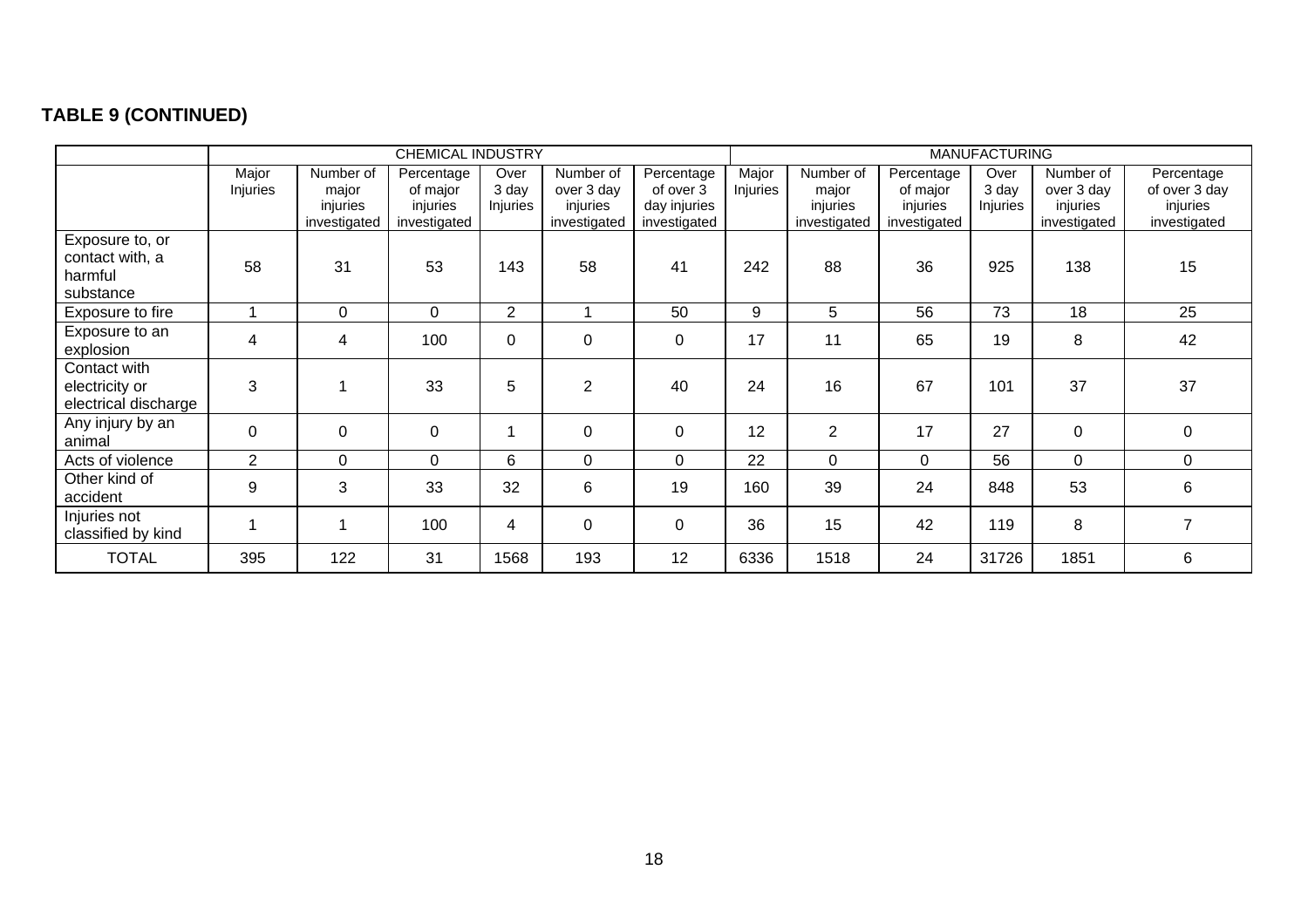# <span id="page-19-0"></span>TABLE 10: DANGEROUS OCCURRENCES<sup>1</sup> REPORTED TO HSE IN THE CHEMICAL **INDUSTRY, 1996/97- 2002/03**

|                 | 1110001111,1 <i>330131</i> - 2002/03                                                                                                                                                                                              |                |                |                |                |                |                                                         |              |
|-----------------|-----------------------------------------------------------------------------------------------------------------------------------------------------------------------------------------------------------------------------------|----------------|----------------|----------------|----------------|----------------|---------------------------------------------------------|--------------|
| Part 1          | (Notifiable in relation to any place of work)                                                                                                                                                                                     |                |                |                |                |                | 1996/97 1997/98 1998/99 1999/00 2000/01 2001/02 2002/03 |              |
| 1.              | Failure, collapse or overturning of lifting machinery,<br>excavator, pile driving frame or mobile powered access<br>platform.                                                                                                     | 57             | 47             | 58             | 37             | 39             | 44                                                      | 38           |
| $\overline{2}$  | The failure of any closed vessel including boiler or of any                                                                                                                                                                       |                |                |                |                |                |                                                         |              |
|                 | associated pipework, in which the internal pressure was<br>above or below atmospheric pressure.                                                                                                                                   | 27             | 33             | 15             | 9              | 14             | 15                                                      | 21           |
| 3               | The failure of any freight container in any of its load-                                                                                                                                                                          |                |                |                |                |                |                                                         |              |
|                 | bearing parts while it is being raised, lowered or<br>suspended.                                                                                                                                                                  | 4              | 3              | $\overline{2}$ | 3              |                |                                                         | 1            |
| 4               | Plant or equipment either comes into contact with<br>overhead electric line in which the voltage exceeds 200<br><u>volts or causes an electrical discharge</u>                                                                    | 3              | 4              | 3              | $\overline{7}$ | 3              | 3                                                       | 0            |
| 5               | Electrical short circuit, which results in the stoppage of<br>the plant for more than 24 hours.                                                                                                                                   | 12             | 13             | 6              | 8              | 8              | 13                                                      | 9            |
| 6               | Unintentional ignition or explosion of explosives.                                                                                                                                                                                | $\overline{2}$ | 10             | 3              | 3              | $\overline{4}$ | $\overline{4}$                                          | $\mathbf{1}$ |
| $\overline{7}$  | The release or escape of a biological agent likely to<br>cause human infection or illness.                                                                                                                                        | 8              | 11             | 3              | 3              | $\mathbf{1}$   | 4                                                       | 3            |
| 8               | The malfunction of radiation generators.                                                                                                                                                                                          | $\mathbf{1}$   |                | ä,             |                |                |                                                         |              |
| 9               | Failure of breathing apparatus in service.                                                                                                                                                                                        | 9              | 6              | 9              | 4              | 3              | 4                                                       | 3            |
| 10              | Failure of any lifting or life support equipment during a<br>diving operation, which puts a diver at risk.                                                                                                                        |                | 1              |                |                | $\blacksquare$ |                                                         |              |
| 11              | Complete or partial collapse of scaffold over 5m high.                                                                                                                                                                            | ÷,             | $\overline{4}$ | $\overline{2}$ | $\mathbf{1}$   | $\mathbf{1}$   | $\mathbf{1}$                                            | 1            |
| 12              | Any unintended collision of a train with any other train or<br>vehicle (other than one recorded in part 4 of this table),<br>which caused, or might have caused the death of or<br>major injury to any person.                    | 1              |                |                |                |                |                                                         |              |
| 13              | Incidents in relation to a well (other than a well sunk for<br>the purpose of the abstraction of water).                                                                                                                          |                |                |                |                |                |                                                         |              |
| 14              | Incidents in respect of a pipeline or pipeline works.                                                                                                                                                                             | 11             | 15             | $\overline{7}$ | 8              | 11             | 12                                                      | 5            |
| 15              | Failure of fairground equipment in use or under test.                                                                                                                                                                             |                |                |                |                |                |                                                         |              |
| 16              | Overturning or serious damage to a tank while conveying<br>by road prescribed dangerous substances, or the<br>uncontrolled release or fire involving the substance being                                                          | 2              | 4              | 1              | 2              | $\overline{2}$ | 6                                                       | 1            |
| 17              | Uncontrolled release or escape of a dangerous<br>substance, or a fire involving the dangerous substance,<br>when being conveyed by road in a vehicle.                                                                             | 2              | $\overline{4}$ | 8              | $\overline{4}$ | 11             | 17                                                      | 9            |
| $\overline{18}$ | Collapse or partial collapse of any building or structure<br>under construction involving over 5 tonnes of materials or<br>any floor or wall of a building used as a place of work.                                               | $\overline{c}$ | 3              | 2              | 5              | $\overline{c}$ | 3                                                       | 5            |
| 19              | An explosion or fire occurring in any plant or premises,<br>which results in the stoppage of that plant for more than<br>24 hours.                                                                                                | 44             | 37             | 30             | 25             | 34             | 39                                                      | 39           |
| 20              | The sudden, uncontrolled release of flammable<br>substances.                                                                                                                                                                      | 56             | 63             | 55             | 45             | 32             | 35                                                      | 27           |
| 21              | The accidental release or escape of any substance in a<br>quantity sufficient to cause the death, major injury or any<br>other damage to the health of any person.                                                                | 111            | 92             | 81             | 76             | 63             | 80                                                      | 59           |
| 41              | The collapse of any storage bunker.                                                                                                                                                                                               | ÷,             | $\blacksquare$ | ä,             | ÷.             | $\mathbf{1}$   | 1                                                       |              |
| 43              | An incident in which any person suffers an injury (not<br>otherwise reportable under these regulations) which<br>results from an explosion of from the discharge of any<br>explosives for which he receives first-aid or medical  |                |                |                |                |                | 1                                                       | 2            |
| 44              | Any incident in which any substance is ascertained to<br>have been projected beyond a quarry boundary as a<br>result of blasting operations in circumstances in which<br><u>Annonchon was a minhthave hean andannared san une</u> |                |                |                |                |                | 1                                                       |              |
|                 | Total                                                                                                                                                                                                                             | 352            | 350            | 285            | 240            | 229            | 283                                                     | 224          |

1 Full definitions of dangerous occurrences can be found in *A Guide to the Reporting of Injuries, Diseases and Dangerous Occurrences Regulations 1995*.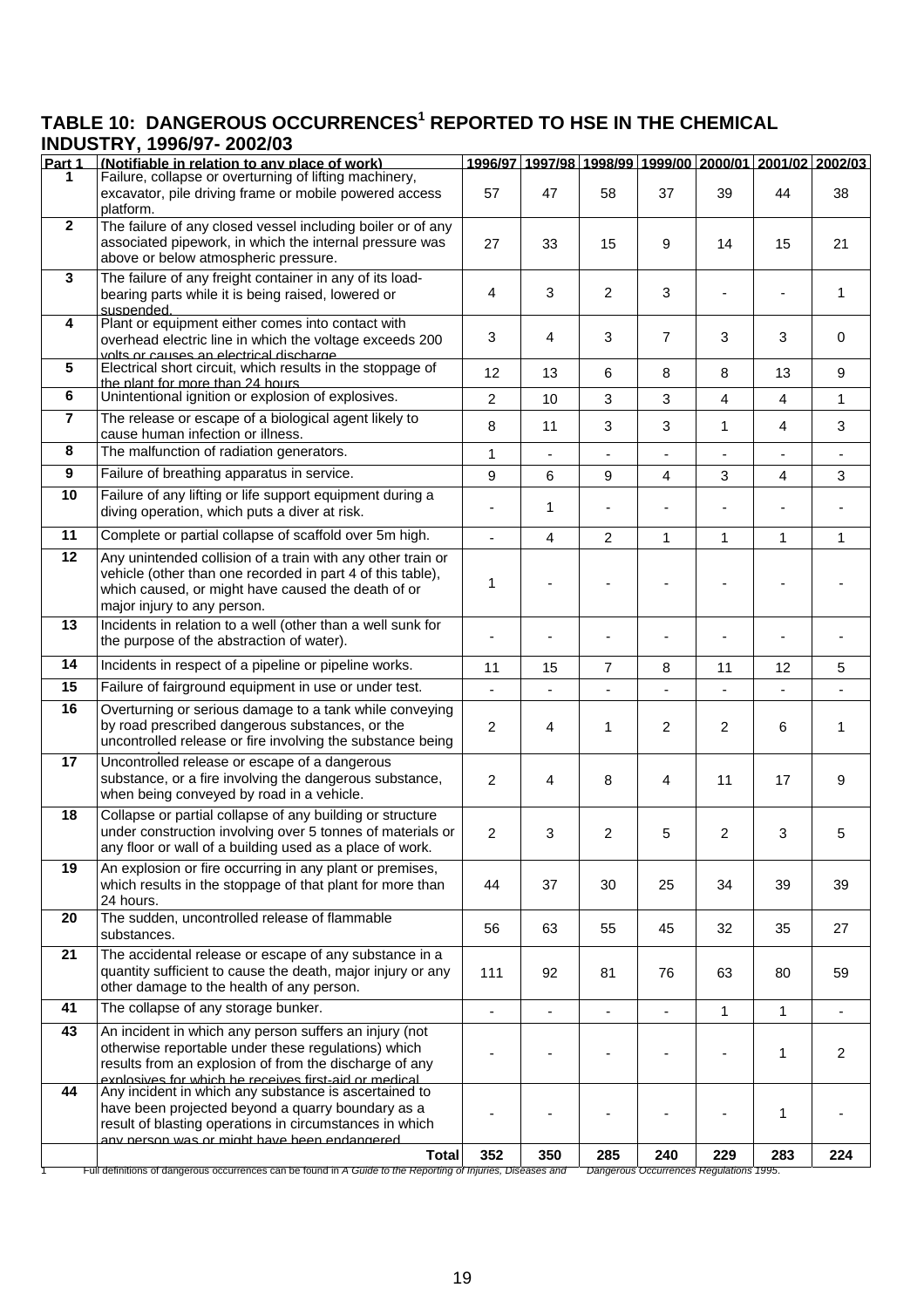# <span id="page-20-0"></span>**TABLE 11: REQUIREMENTS OF ENFORCEMENT NOTICES ISSUED IN THE CHEMICAL SECTOR BY HSE1 , 1996/97 – 2002/03**

| Year    | Improvement | <b>Deferred</b><br><b>Prohibition</b> | <b>Immediate</b><br><b>Prohibition</b> | <b>COMAH</b><br><b>Prohibition</b><br><b>Notice</b> | <b>Total</b> |
|---------|-------------|---------------------------------------|----------------------------------------|-----------------------------------------------------|--------------|
| 1996/97 | 139         | 6                                     | 62                                     | ۰                                                   | 207          |
| 1997/98 | 216         |                                       | 81                                     | ۰                                                   | 299          |
| 1998/99 | 361         | 14                                    | 75                                     | -                                                   | 450          |
| 1999/00 | 324         |                                       | 107                                    | $\overline{\phantom{a}}$                            | 438          |
| 2000/01 | 227         | 13                                    | 39                                     |                                                     | 279          |
| 2001/02 | 241         | 25                                    | 50                                     |                                                     | 321          |
| 2002/03 | 191         | 9                                     | 53                                     |                                                     | 255          |

1 Prior to 1996/97 notices exclude those issued by the Explosives Inspectorate.

# **TABLE 12: PROCEEDINGS INSTITUTED BY HSE 1 WITHIN THE CHEMICAL SECTOR, 1996/97 – 2002/03**

| Year    | <b>Informations Laid</b> | <b>Convictions</b> | <b>Total Fines</b><br>(£) | <b>Average Fine per</b><br><b>Conviction</b><br>(£) |
|---------|--------------------------|--------------------|---------------------------|-----------------------------------------------------|
| 1996/97 | 40                       | 31                 | 163 000                   | 5 2 5 8                                             |
| 1997/98 | 53                       | 46                 | 506 150                   | 11 003                                              |
| 1998/99 | 35                       | 35                 | 170 000                   | 4 8 5 7                                             |
| 1999/00 | 58                       | 49                 | 947 300                   | 19 3 33                                             |
| 2000/01 | 53                       | 43                 | 290 100                   | 14 946                                              |
| 2001/02 | 40                       | 22                 | 107 850                   | 4 9 0 2                                             |
| 2002/03 | 42                       | 36                 | 265700                    | 7381                                                |

1 Prior to 1996/97 notices exclude those issued by the Explosives Inspectorate.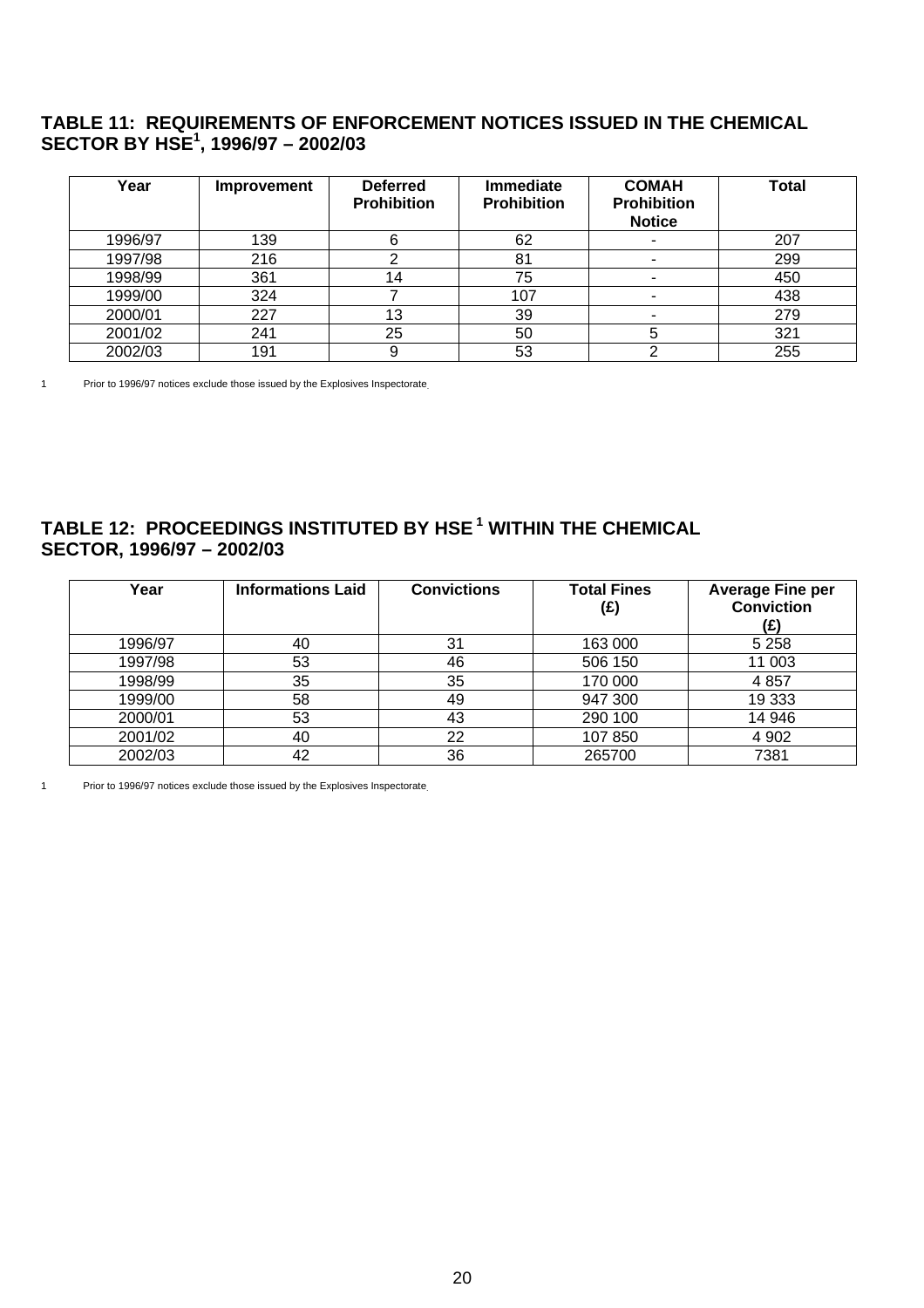#### **FIGURE 1: FATAL INJURY INCIDENCE RATES – MANUFACTURING INDUSTRIES 2002/03**



nec – not elsewhere classified

<span id="page-21-0"></span>Four subsections of manufacturing (including the chemical industry) have rates of 0 and are not included here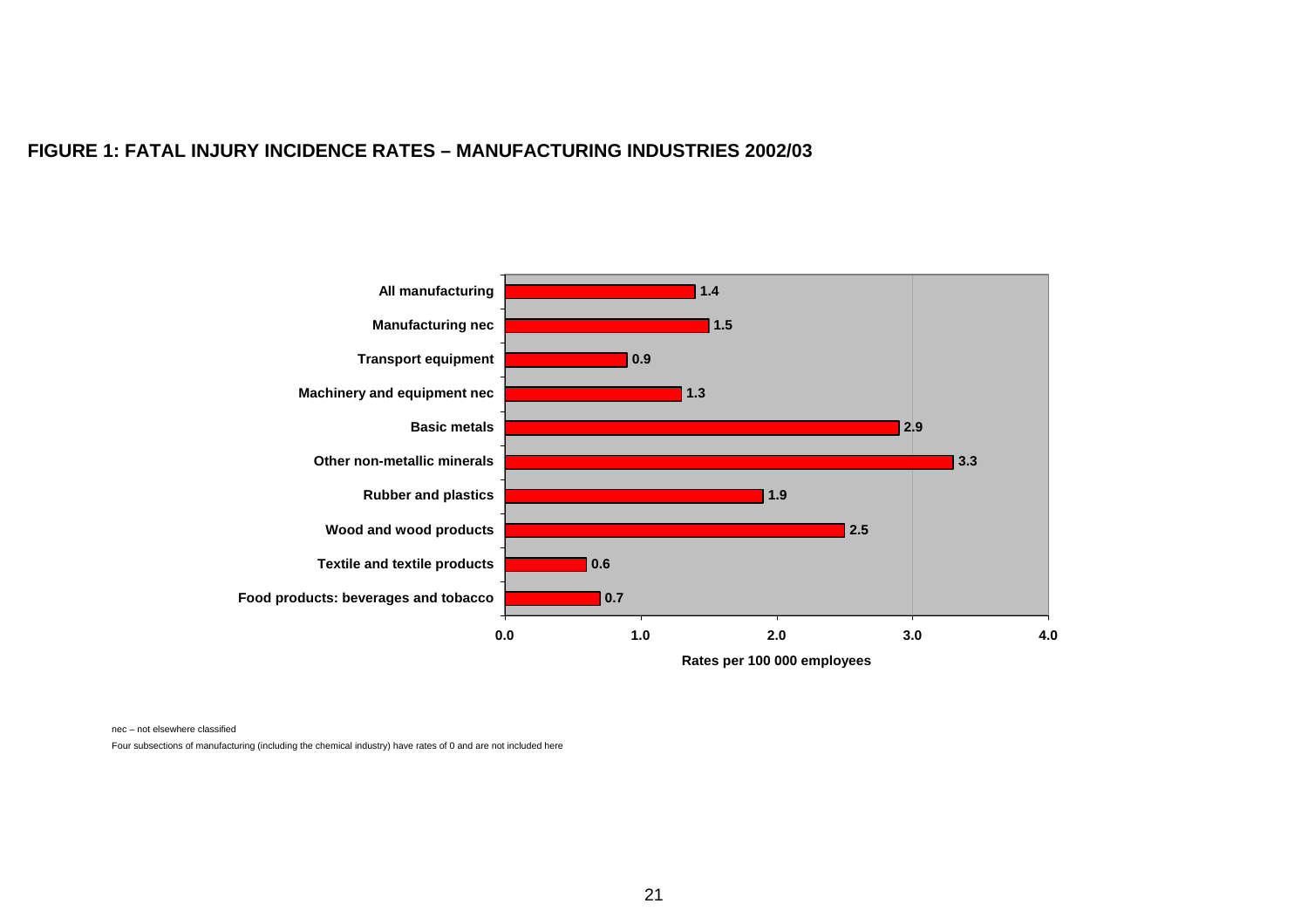#### **FIGURE 2: MAJOR INJURY INCIDENCE RATES – MANUFACTURING INDUSTRIES 2002/03**



<span id="page-22-0"></span>nec – not elsewhere classified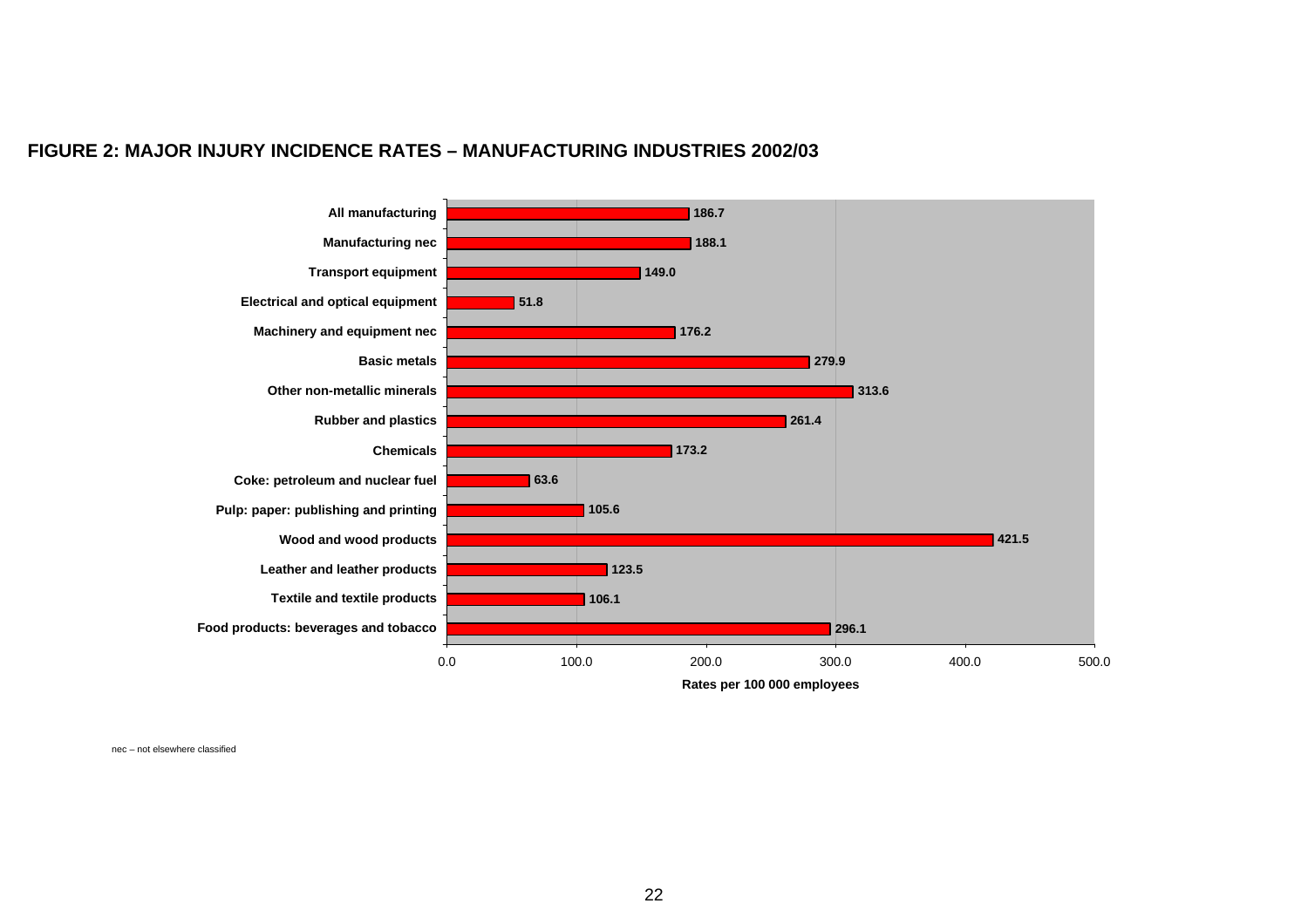#### **FIGURE 3: OVER 3-DAY INJURY INCIDENT RATES – MANUFACTURING INDUSTRIES 2002/03**



**Rates per 100 000 employees**

<span id="page-23-0"></span>nec – not elsewhere classified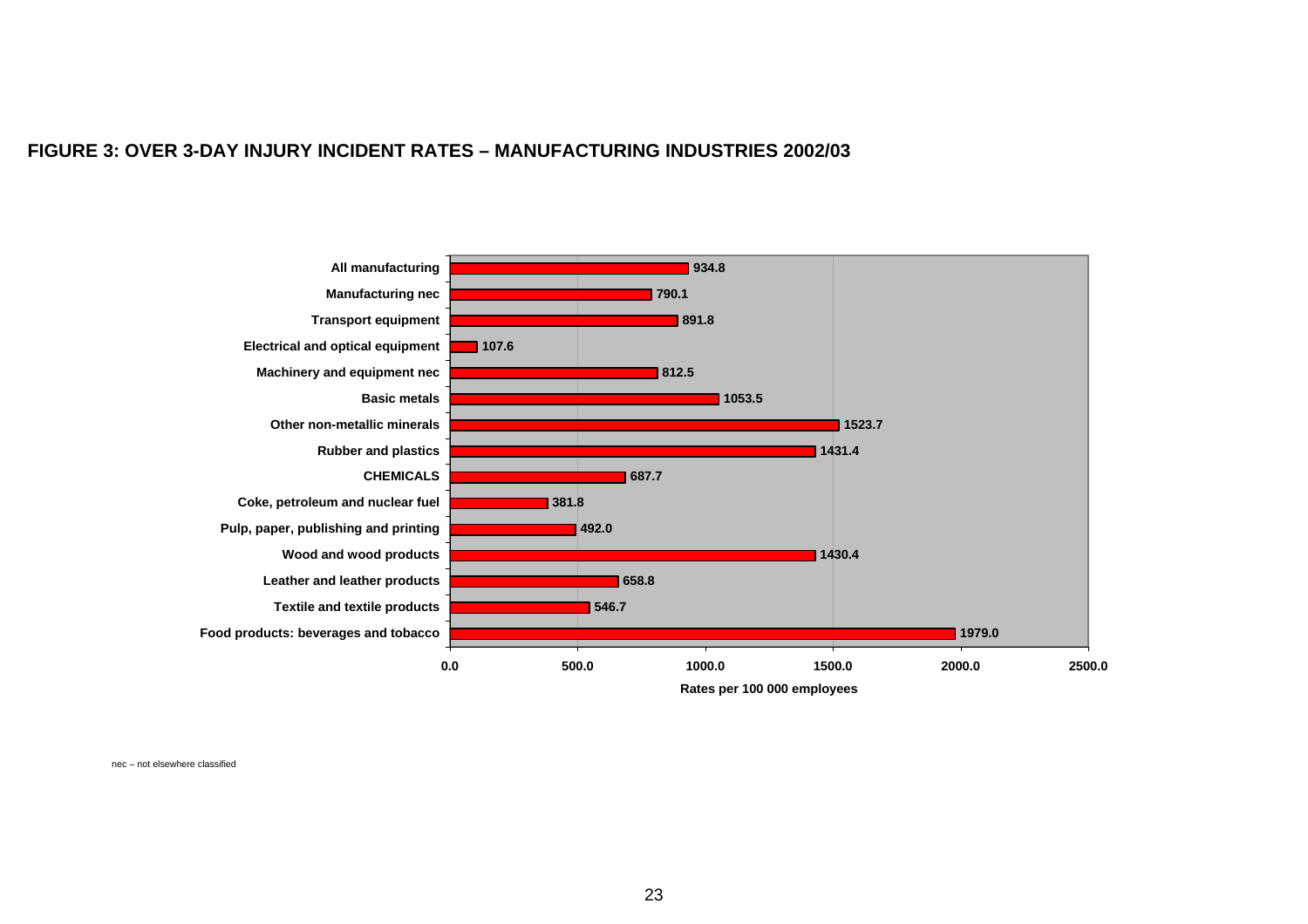### **FIGURE 4: MAJOR INJURIES TO EMPLOYEES – CHEMICAL INDUSTRY/MANUFACTURING 2002/03 (PERCENTAGE OF TOTAL INJURIES)**



<span id="page-24-0"></span>'Other' category includes: struck by moving vehicle; collapse/overturn; drowning/asphyxiation; exposures (fire/explosion); contact with electricity; animal injuries; violence; other kinds; kind not known.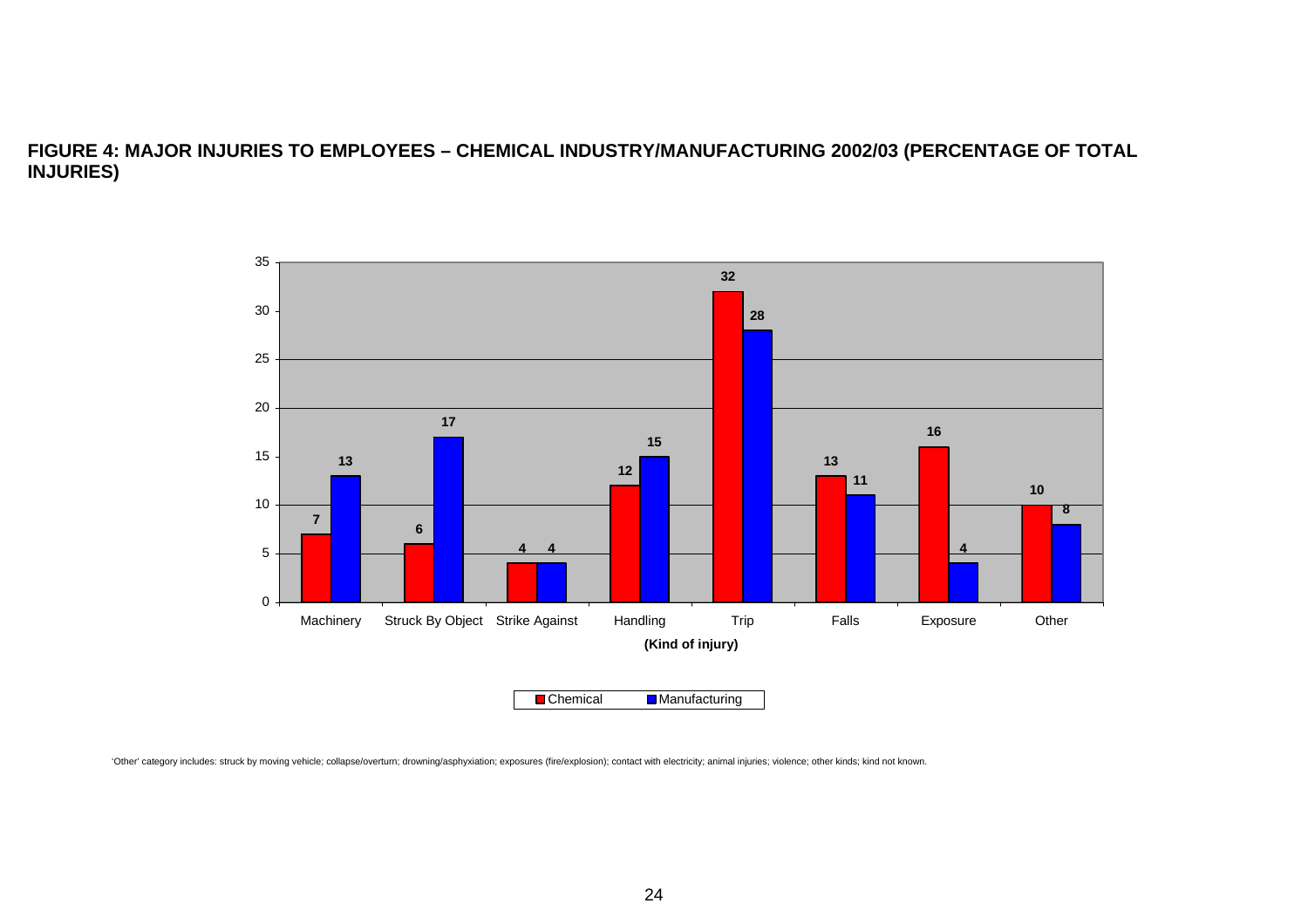# **FIGURE 5: OVER 3-DAY INJURIES TO EMPLOYEES – CHEMICAL INDUSTRY/MANUFACTURING 2002/03 (PERCENTAGE OF TOTAL INJURIES)**



<span id="page-25-0"></span>Other' category includes: struck by moving vehicle; collapse/overturn; drowning/asphyxiation; exposures (fire/explosion); contact with electricity; animal injuries; violence; other kinds; kind not known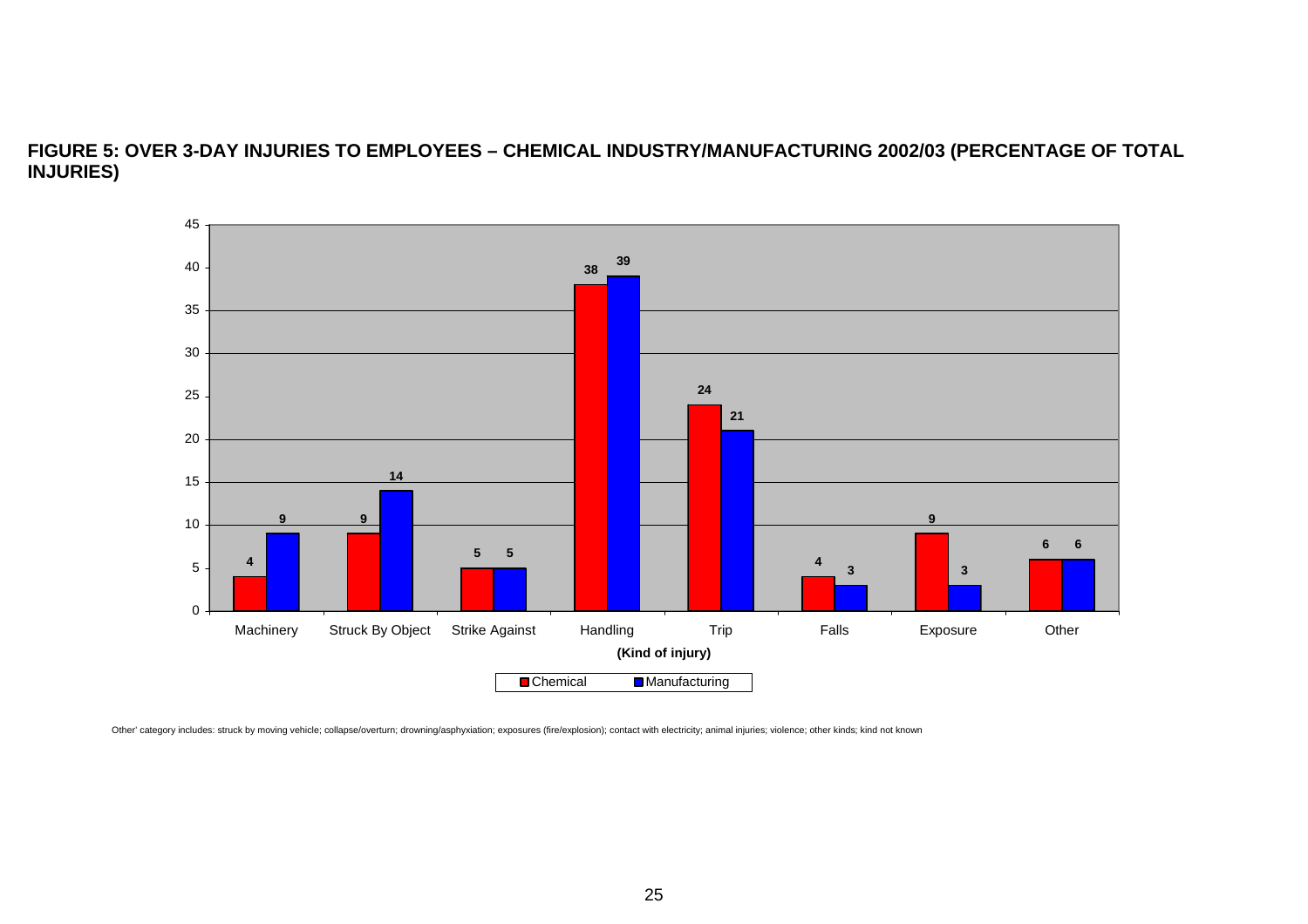# **FIGURE 6: MAJOR INJURIES TO EMPLOYEES - CHEMICAL INDUSTRY/MANUFACTURING 2002/03 (PERCENTAGE OF TOTAL INJURIES)**

<span id="page-26-0"></span>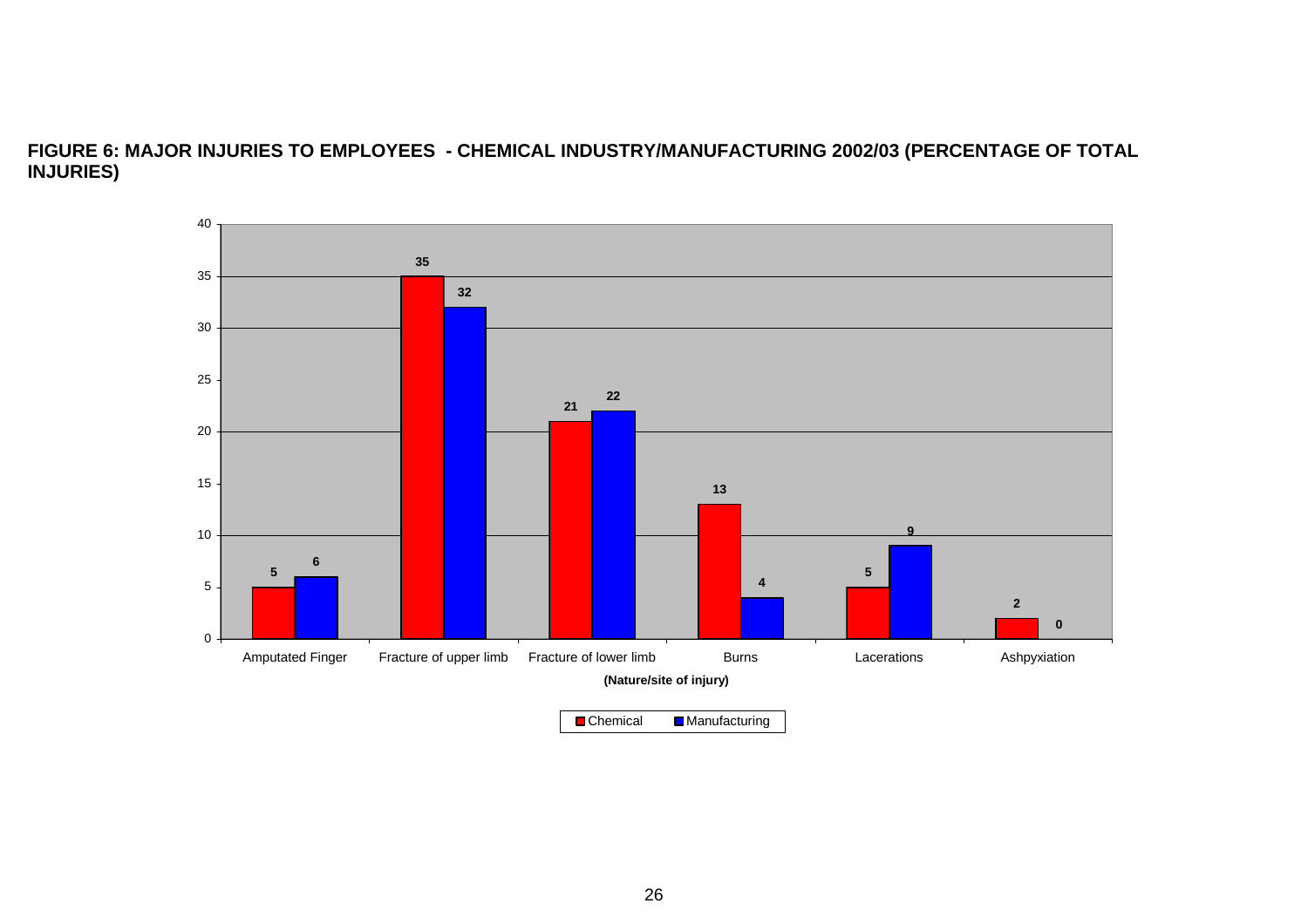# **FIGURE 7: OVER 3-DAY INJURIES TO EMPLOYEES - CHEMICAL INDUSTRY/MANUFACTURING 2002/03 (PERCENTAGE OF TOTAL INJURIES)**

<span id="page-27-0"></span>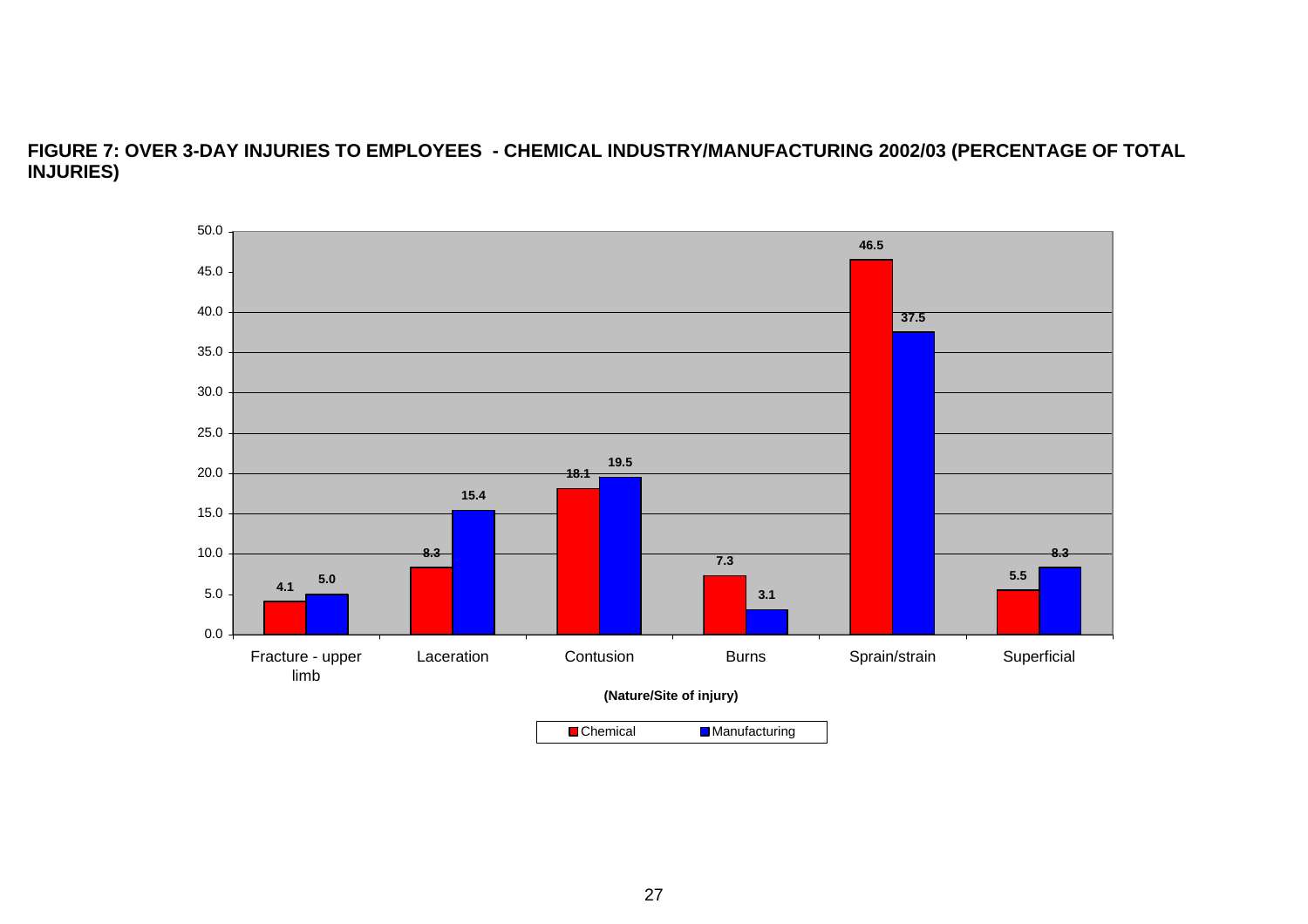# <span id="page-28-0"></span>**APPENDIX 1**

# **MAJOR AND OVER 3-DAY INJURY DEFINITIONS UNDER RIDDOR – REPORTING OF INJURIES, DISEASES AND DANGEROUS OCCURRENCES REGULATIONS 1995**

### **MAJOR INJURIES\_\_\_\_\_\_\_\_\_\_\_\_\_\_\_\_\_\_\_\_\_\_\_\_\_\_\_\_\_\_\_\_\_\_\_\_\_\_\_\_\_\_\_\_\_\_**

- a) Any fracture, other than to the fingers, thumbs or toes.
- b) Any amputation.
- c) Dislocation of the shoulder, hip, knee or spine.
- d) Loss of sight (whether temporary or permanent).
- e) A chemical or hot metal burn to the eye or any penetrating injury to the eye.
- f) Any injury resulting from an electric shock or electrical burn (including any electrical burn caused by arcing or arcing products) leading to unconsciousness or requiring resuscitation or admittance to hospital for more than 24 hours.
- g) Any other injury:
	- i) leading to hypothermia, heat-induced illness or to unconsciousness;
	- ii) requiring resuscitation; or
	- iii) requiring admittance to hospital for more than 24 hours.
- h) Loss of consciousness caused by asphyxia or by exposure to a harmful substance or biological agent.
- i) Either of the following conditions which result from the absorption of any substance by inhalation, ingestion or through the skin:
	- i) acute illness requiring medical treatment; or
	- ii) loss of consciousness.
- j) Acute illness which requires medical treatment whether there is a reason to believe that this resulted from exposure to a biological agent or its toxins or infected material.

# **OVER 3-DAY INJURIES\_\_\_\_\_\_\_\_\_\_\_\_\_\_\_\_\_\_\_\_\_\_\_\_\_\_\_\_\_\_\_\_\_\_\_\_\_\_\_\_\_\_**

An over 3-day injury is an injury causing incapacity for *normal* work for **more**  than 3 days.